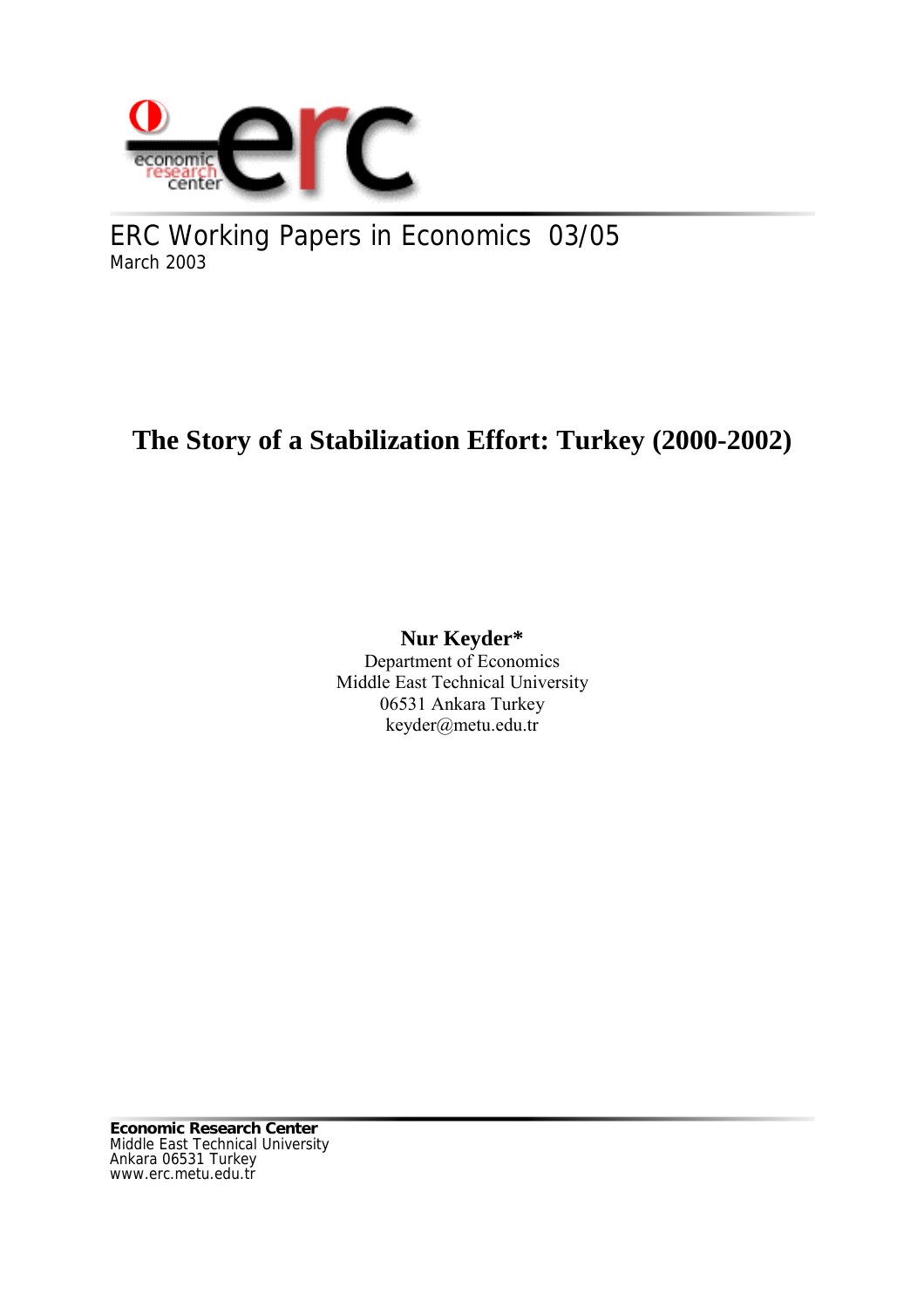#### **Introduction**

The purpose of the paper is to give an overview of the Turkish economy before and during the implementation of two different stabilization programs over the 2000-2002 period. Reforms undertaken and things that need to be done in both general terms and in the monetary and fiscal area are listed. The targets of the program are compared with the realizations. Success of the program is discussed in reference to developments in the main economic indicators. The most significant issue remaining concerns debt sustainability. Hence this topic is given special attention against the background of debt stock composition. The paper ends with a conclusion.

#### **An Overview of the Economy Before and During the Recent Stabilization Programs**

Full capital account liberalization in 1989; in an environment with no fiscal discipline resulting in continuously rising  $PSBR<sup>1</sup>$  (Figure 1), led to the banking system becoming the financier of surging public sector debt. In the end, banks, instead of transferring the resources in their possession to the real sector, became the biggest lender to the public sector. At times, they even funded the public sector through open positions. Share of government debt instruments in total bank assets increased from 10% in 1990 to 25% in recent years. Gross credit-to-deposit ratio, on the other hand, fell from 85% in 1990, to 56% in 2000, while share of total credits in total assets of the banking sector decreased from 47 to 33% between 1990 and 2000. Companies relied on self-finance and the larger ones borrowed from abroad. Even companies, themselves, preferred buying risk-free, high-yield government debt instruments, rather than undertaking investments. All this restricted Turkey's growth potential.



Over the implementation of the Exchange Rate Based Stabilization Program (ERBSP), adopted in December 1999, the exchange rate was used as the nominal anchor (see Keyder, 2001 for ERBSP's application in Turkey). But the banking system was too weak to support this *quasi currency board* regime. The end-result was; overvalued TL, huge current account deficit and enlarged open positions in foreign exchange (FX), which rendered the financial system highly vulnerable to external shocks. Maturity mismatches, on the other hand, increased banks' vulnerability to interest rate shocks. The severe banking and currency crises of November 2000 and February 2001 resulted in loss of international reserves, high capital losses, bankruptcies and increased non-performing loans<sup>2</sup> (NPLs).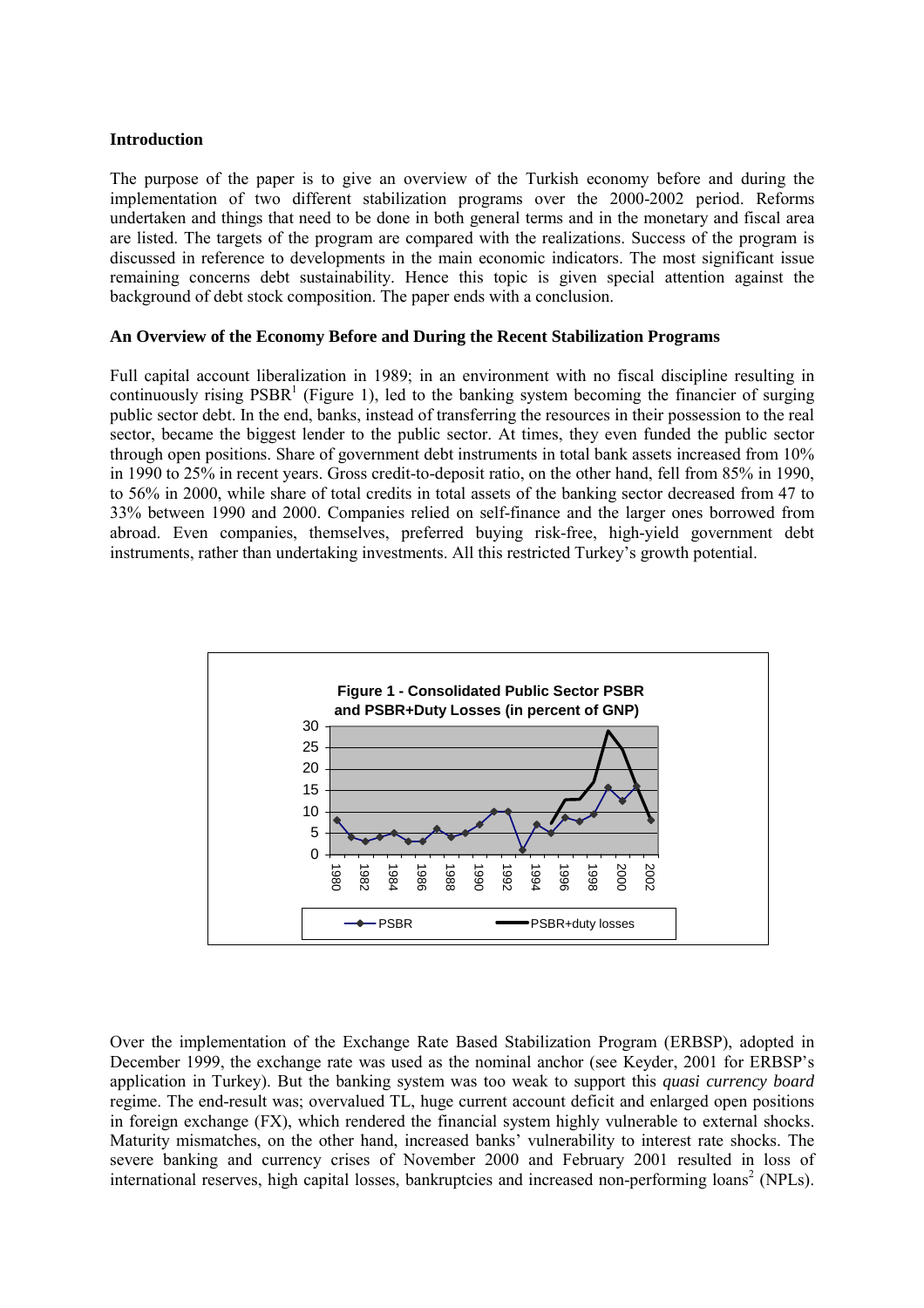During the financial crisis, the Central Bank's official reserves decreased drastically. Reserves, which amounted to \$27.6 billion in mid-February, 2001, decreased to \$22 billion by end of February and to \$18.8 billion by April 6, 2001. Only over the February 19-22 interval, the size of the Central Bank's (CBRT) reserve loss was \$5 billion, which corresponded to TL 3.5 quadrillion at that date's exchange rate. This meant a withdrawal from the system, liquidity equivalent to 58% of the reserve money, which was around TL6 quadrillion at the time. Abiding with the "no sterilization rule" of the ERBSP, the monetary authority could not take immediate action, hence for a day or two interest rates skyrocketed (on February 19, 2001, the O/N rate was 6,200% in uncompounded terms). The result was collapse of the three-year ERBSP, only after 14 months following its adoption. On February 22, 2001, the crawling peg regime was abandoned and TL was let to float. The immediate devaluation rate against the basket (0.5 Dollar+0.5 Euro) was close to 30%. Both nominal and real interest rates skyrocketed, triggering the banking sector crisis. TL's depreciation continued due to high degree of currency substitution. The crises were followed by a deep recession (GNP declined by 9.5%, GDP by 7.5% over 2001), accompanied by surging inflation and unemployment.

The Strengthened Stabilization Program replacing the ERBSP in May 2001 bore the structural elements of the previous program; but it was to be enforced under a floating currency regime. As of January 2002, the 4th Review by the IMF, of the Stand-by Arrangement covering the 2002-2004 period was under way. The major structural reforms proposed by the program were; public sector reform, restructuring and rehabilitation of the banking sector, liberalizing markets where private sector would have the dominant role.

Implicit public debt in the form of huge *duty losses* originating from uncompensated credit subsidies and payments for agricultural sector and small and medium sized companies, was paid out by the Treasury over the year 2001. Similarly, the ill-managed banks in financial difficulty were turned over to the Saving Deposit Insurance Fund (SDIF). Due to 100% guarantee (blanket coverage) on deposits, Treasury had to take over their deposit liability as well. Because of the *duty losses*, even though state banks held 40% of total deposits, their share in total credit was only 25% prior the banking operation. Total resources transferred to state banks (Ziraat, Halk and Emlak Banks) for securitization of duty losses, their restructuring and re-capitalization, was \$17.7 billion (TL28.8 quadrillion). The necessary amendments to the relevant laws barred formation of further duty losses as of July 3, 2001. From then on, the interest rates offered by state banks would be determined in the same way as in private banks. For rehabilitation of banks turned over to SDIF, the Treasury issued \$16.9 billion (TL 27.5 quadrillion) worth of securities (BRSA, 2002:19). As implied by the figures mentioned above, cost of all this clean up corresponded to around 30% of the GDP of 2001.

The Central Bank of the Republic of Turkey (CBRT) played a major role during the restructuring of State and SDIF banks. As of March 3, 2001, the state and SDIF banks' overnight exposure was TL 21 quadrillion, which was 4.5 times the base money at the time. Starting on March 16, 2001, CBRT made direct purchases on initially 41% of the securities issued by the Treasury for rehabilitation of the State and Fund banks. As of May 2001, 91.5% of the securities in their hands were turned into cash by the Central Bank, either through direct purchases or repo transactions. The result was an extraordinary expansion of Net Domestic Assets (NDA) during the banking operation. The NDA value on the CBRT balance sheet increased six fold by end-2001, compared to pre-February 2001 level. Yet, as a result of a highly skillful liquidity management displayed by the CBRT, *base money* growth was kept at 34% over 2001. The liquidity injection was mopped up from the system by the Central Bank through reverse repo or foreign exchange (FX) sales to private banks. The liquidity operation was successfully completed by May 2001.

SDIF, founded in 1983, is the deposit insurance fund and the agency responsible for liquidating the insolvent banks. Deposits and FX liabilities of banks taken over by the SDIF, were transferred to other banks in 5 tranches. Also, according to the press release of October 31, 2002, it was planned that portfolios of corporate and commercial loans would be sold in a number of tranches to other banks. Of the 20 banks taken over by the Fund, 12 were merged and 5 were sold to domestic and foreign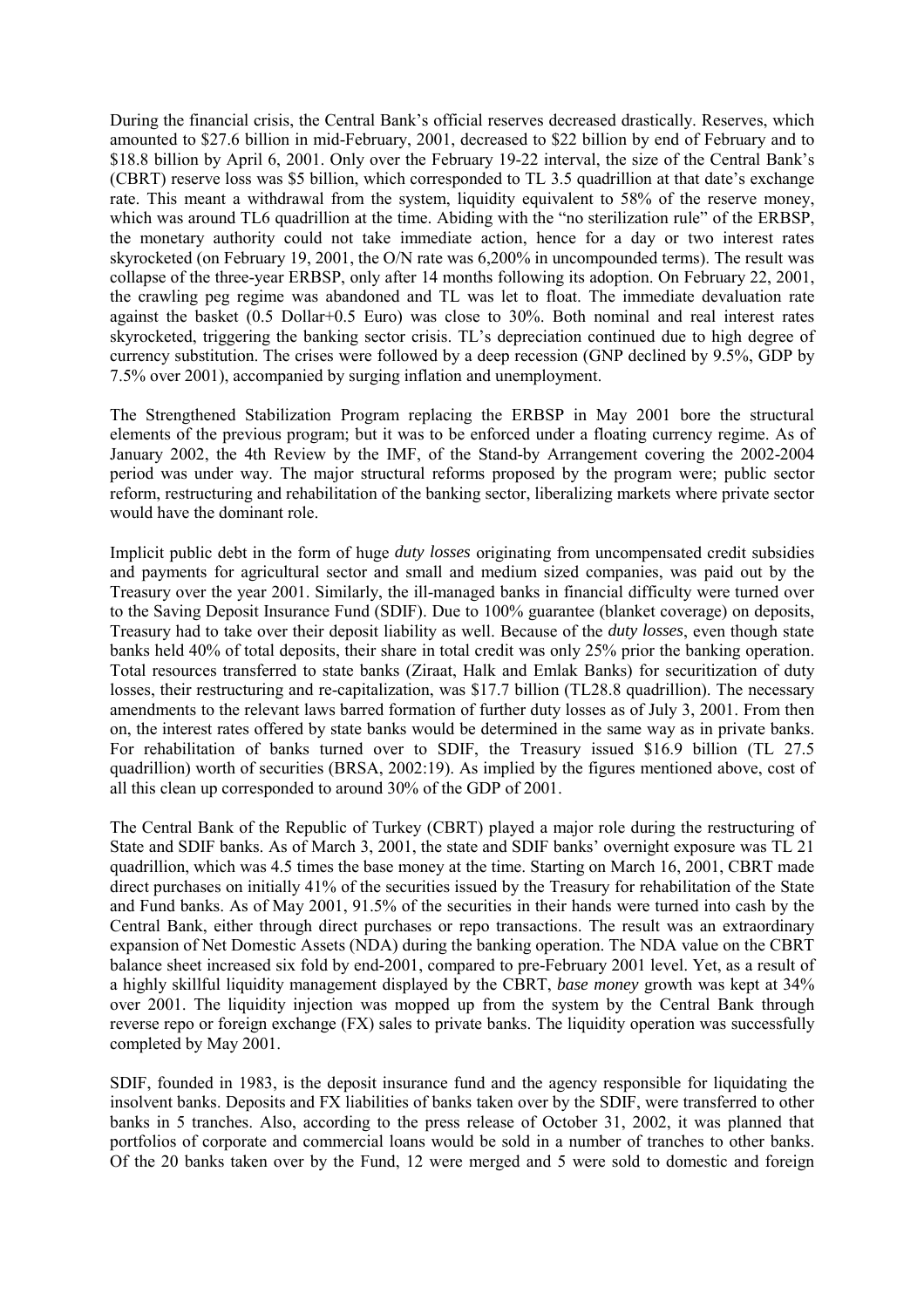investors. On September 20, 2002, SDIF announced the sales strategy planned for the disposition of banks' assets accumulated at the Fund, as a result of the takeovers.

The Strengthened Stabilization Program and the legal and structural changes introduced by it, made the Turkish economy more resistant to shocks; by loosening the ties between politics and the economy on the one hand; and between fiscal and monetary policy, on the other. Factors contributing to this resilience are the floating exchange rate system, stronger fiscal stance, reduced fiscal dominance, autonomy of the CBRT and BRSA, and a stronger financial system, which is less vulnerable to shocks. The turmoil in the financial markets triggered by political tensions created by 2002 early elections, for example, lasted only a short time.

Over the implementation of the "Strengthened Stabilization Program" the Central Bank used monetary targeting, where the primary goal was lowering the inflation rate (set as an *implicit* target) gradually, reaching a single-digit-rate by 2005. The Central Bank intends to adopt an inflation-targeting regime whenever macro-economic environment becomes conducive.

#### **Reforms Undertaken and What Needs to be Done**

- Structural problems faced by the banking sector during and following the crises were; extreme exposure and fragility toward market risk due to maturity mismatch and FX open positions; small scale, inefficient, fragmented banking structure; dominance of loss-ridden state banks, weak asset quality (group banking, mismatch between loans and provisions, low capital adequacy ratio (CAR)), lack of transparency; inadequate internal control, risk management and corporate governance. Tax advantages extended within the context of bank reform, encouraged merging and takeovers. As a result of this, along with the turnover of non-viable banks to SDIF, the number of banks decreased from 81 to 55 between 1999 and November 11, 2002. Of the 55 banks, 41 were commercial, and 14 were investment and development banks (Source: BRSA, 2002:2).
- Public units responsible for monitoring and supervising the banking sector were combined under the structure of Banking Regulation and Supervision Agency (BRSA), which was founded in June 1999 and became operational on August 31, 2000. The Agency holds an autonomous status, and functions independent from political powers.
- Private banks were urged to strengthen their capital. As of September 2002, the Capital Adequacy Ratio of the private banks was 16.2%, which was well above the 8% requirement (Table 1). Risk-adjusted CAR implementation started on February 2002.

| ו שושו     |                    | Saphai Adogddoy Italio (SAIT) | <b>1701</b>       |
|------------|--------------------|-------------------------------|-------------------|
|            | <b>State Banks</b> | <b>Private Banks</b>          | <b>SDIF Banks</b> |
|            | <b>CAR</b>         | <b>CAR</b>                    | <b>CAR</b>        |
| 1999-12-31 | 11,66              | 17,23                         | $-94,91$          |
| 2000-12-31 | 7,71               | 15,27                         | $-62,32$          |
| 2001-03-31 | 10,42              | 13,67                         | $-117,93$         |
| 2001-06-30 | 19,82              | 10,41                         | 91,37             |
| 2001-09-30 | 26,86              | 10,92                         | 12,80             |
| 2001-12-31 | 34,70              | 14,23                         | $-11,59$          |
| 2002-03-31 | 39,84              | 18,58                         | $-50,80$          |
| 2002-06-30 | 31,97              | 15,91                         | $-45,01$          |
| 2002-09-30 | 47,26              | 16,20                         | $-4,97$           |
|            |                    |                               |                   |

| Table 1 - Capital Adequacy Ratio (CAR) (%) |  |  |
|--------------------------------------------|--|--|
|--------------------------------------------|--|--|

Banking sector reform required banks to reduce their open positions in FX to limits set by law (20% of equity capital). As of September 2002, private banks' open position in FX was equivalent to 3% of their equity capital; while state banks ran a surplus equivalent to 6% of their equity capital. (Table 2).

**Source: BRSA.**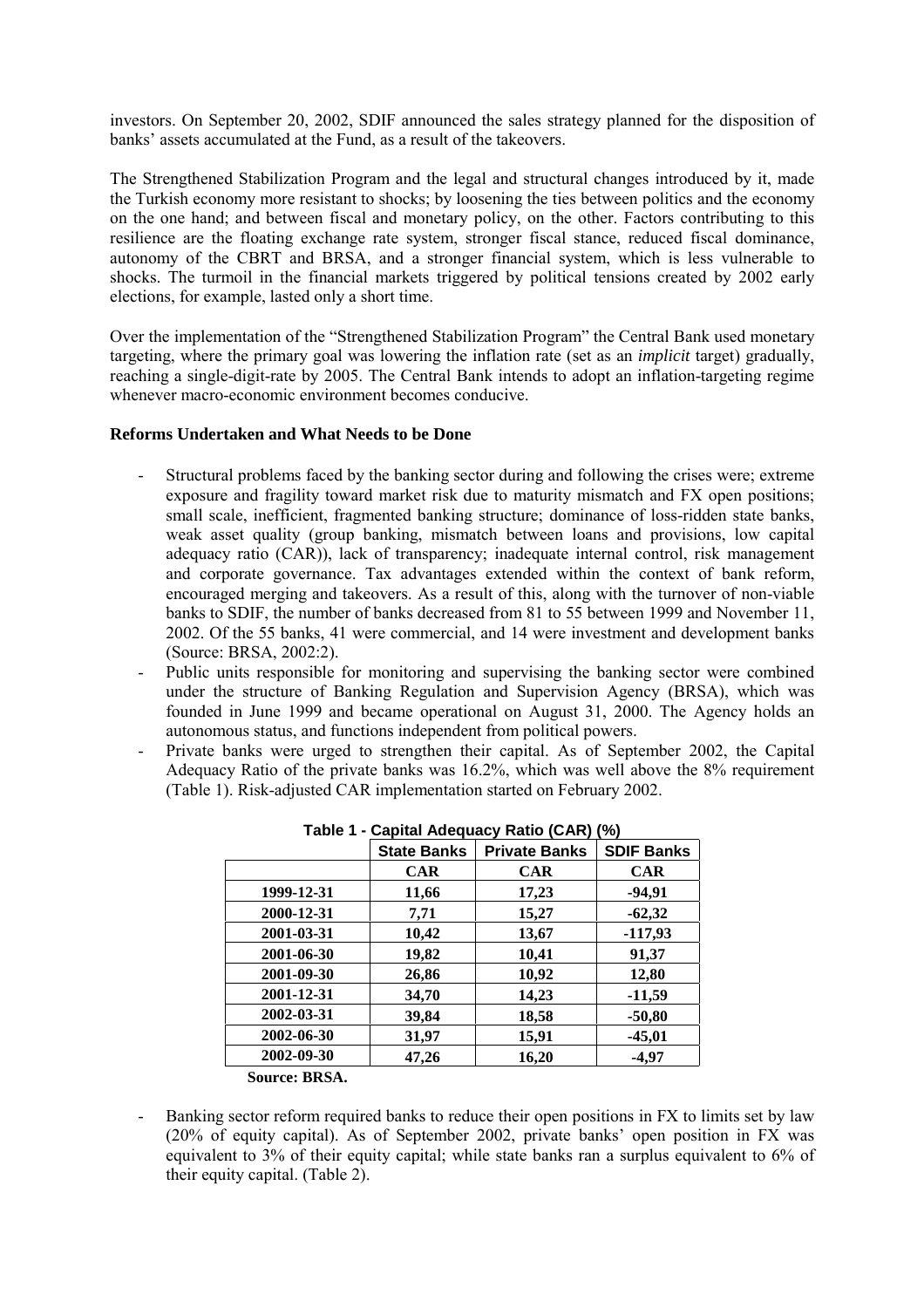| <b>Table 2 - Foreign Exchange Exposure of Banks</b> |          |         |         |          |         |         |                |         |
|-----------------------------------------------------|----------|---------|---------|----------|---------|---------|----------------|---------|
| <b>Millions US \$</b>                               | 12/2000  | 03/2001 | 06/2001 | 09/2001  | 12/2001 | 03/2002 | 06/2002        | 09/2002 |
| <b>STATE BANKS</b>                                  |          |         |         |          |         |         |                |         |
| IN BALANCE SHEET POSITION                           | (545)    | (503)   | (288)   | (337)    | (384)   | (467)   | (446)          | (501)   |
| <b>FX INDEXED POSITION</b>                          | 401      | 437     | 483     | 453      | 575     | 671     | 676            | 674     |
| IN BALANCE SHEET POSITION (FX indexed included)     | (144)    | (66)    | 196     | 116      | 191     | 204     | 230            | 173     |
| <b>FORWARD POSITION</b>                             | 54       | 41      |         | $\Omega$ | (2)     | (0)     | $\overline{2}$ | (0)     |
| <b>NET POSITION</b>                                 | (91)     | (25)    | 200     | 117      | 189     | 203     | 232            | 173     |
| <b>NET POSITION / CAPITAL (%)</b>                   | (6)      | (3)     | 16      |          | 7       |         | 8              | 6       |
| <b>PRIVATE BANKS</b>                                |          |         |         |          |         |         |                |         |
| IN BALANCE SHEET POSITION                           | (10.876) | (8.222) | (7.916) | (7.784)  | (8.264) | (8.190) | (6.477)        | (7.003) |
| <b>FX INDEXED POSITION</b>                          | 2.499    | 2.037   | 5.772   | 6.877    | 6.777   | 7.199   | 6.476          | 7.014   |
| IN BALANCE SHEET POSITION (FX indexed included)     | (8.377)  | (6.185) | (2.145) | (907)    | (1.487) | (991)   | (1)            | 11      |
| <b>FORWARD POSITION</b>                             | 7.195    | 5.756   | 2.196   | 1.216    | 1.597   | 1.312   | (88)           | (155)   |
| <b>NET POSITION</b>                                 | (1.182)  | (429)   | 53      | 309      | 110     | 321     | (89)           | (144)   |
| NET POSITION / CAPITAL (%)                          | (14)     | (7)     |         | 9        | 3       |         | (2)            | (3)     |
| <b>SDIF BANKS</b>                                   |          |         |         |          |         |         |                |         |
| IN BALANCE SHEET POSITION                           | (4.314)  | (5.232) | (4.281) | (3.799)  | (1.188) | (824)   | (1.435)        | (1.852) |
| <b>FX INDEXED POSITION</b>                          | 330      | 680     | 3.679   | 2.550    | 747     | 168     | 430            | 1.523   |
| IN BLANCE SHEET POSITION (FX indexed included)      | (3.984)  | (4.552) | (602)   | (1.249)  | (441)   | (656)   | (1.005)        | (329)   |
| <b>FORARD POSITION</b>                              | (46)     | (118)   | 44      | 84       |         | (0)     | 12             |         |
| <b>NETOSITION</b>                                   | (4.030)  | (4.670) | (561)   | (1.165)  | (441)   | (656)   | (993)          | (329)   |
| <b>NET POSITION / CAPITAL (%)</b>                   | (597)    | (219)   | (38)    | (51)     | (71)    | (122)   | (1.400)        | (287)   |

**(1) Legal minimum for net position/capital ratio is 20%.**

**(2) Numbers in ( ) bracket indicate short position.**

**Source:** BRSA.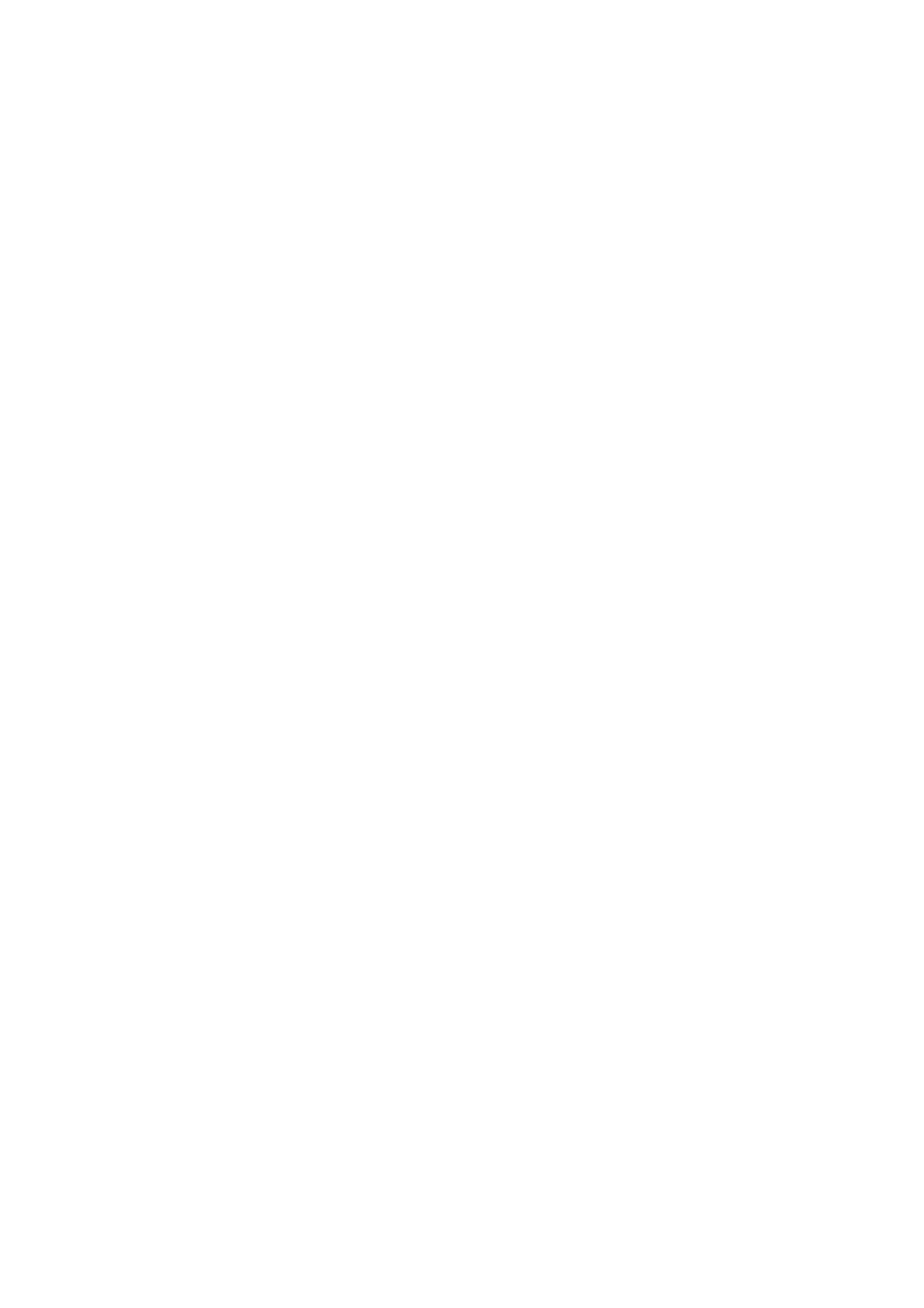- Banking regulations, which were strengthened following the crises, should continue to be enforced, and non-viable banks, if any, should be subject to intervention.
- Limits on depositor and creditor protection must be introduced. Blanket guarantee on deposits must be lifted.
- To ensure continuing stability in the banking sector, internal control and risk management systems introduced, should continue to be implemented.
- Implementation of new regulations on connected lending (related-party loans) and open positions should continue.
- Requirement on related companies' balance sheets to be reported and viewed in a consolidated manner should be enforced without any interruption. This will contribute to increased transparency.
- Implementation of inflation accounting allowed for tax purposes started on January 1,2003. Both banks as well as the corporate sector are expected to benefit from this.
- Actually, privatization overall, has been slow. Since the activation of the privatization program in mid '80s, revenues from privatization totaled around \$7 billion. Of this sum, only 30% was used in reduction of public liabilities, the remaining was used in restructuring of the companies prior to divesting. Currently, privatization of POAŞ, Türk Telekom, TEKEL and ŞEKER Companies are on the agenda. Privatization plan should be implemented for public banks as well.
- Fiscal discipline needed for the achievement of the targeted primary surplus and the structural reforms need to continue. Among the reforms; we can list downsizing personnel in the public sector and the shift from backward to forward indexation in conjunction with incomes policy as well as administered prices. Administered prices make up 20% of the CPI basket and almost 25% of the WPI basket. SEE's financial standing, however, cannot be ignored in determining their price adjustments. Forward indexation will also contribute to the breaking of inflation inertia.
- Spending control as well as tax reform is needed for meeting the ambitious 6.5% primary surplus target set for 2002 and 2003. Additional tax collection introduced on a one-time-only basis (as happened following the 1999 earth-quake and during March, 2003), does not provide the continuity needed in tax revenue increase. SEEs in the energy sector and social security institutions carrying high deficits, remain to be the major problem areas.
- Public procurement law was amended. *Action Plan on Increasing Transparency and Good Governance in the Public Sector* was adopted to tackle problems in public administration management. These should be enforced without interruption.
- In agriculture, market oriented reforms and direct income support system were introduced. Their implementation should continue.
- In mid-August 2002 the *Primary Dealer System* was reinstated and it became effective on September 2, 2002. The purpose was to encourage participation at government debt auctions and ease secondary market liquidity needs. Banks selected as primary dealers were given access to O/N and 1-week maturity repo funds at favorable interest rates (the rate was lowered from 49 to 47% on November 11, 2002). Primary dealers are given the right to switch the government debt instruments in their portfolio with the new auction securities, up to 5% of the net amount they get at the new auction.
- In August 2002, Banks Association of Turkey (BAT) started to give quotations on TL interbank offer rate.
- EU related reforms are under way.

## **What Has Been Done/What Needs to be Done by the Monetary Authority:**

-During the crises and the banking operations, the monetary authority had to participate actively as a financier. To allow this, a provisional article, for a period of six months, was added to the CBRT Law, which gave the Central Bank the right to extend credit to public institutions and buy debt instruments from the primary market. This article expired on November 5, 2001. Only then Central Bank gained its full autonomy in the true sense.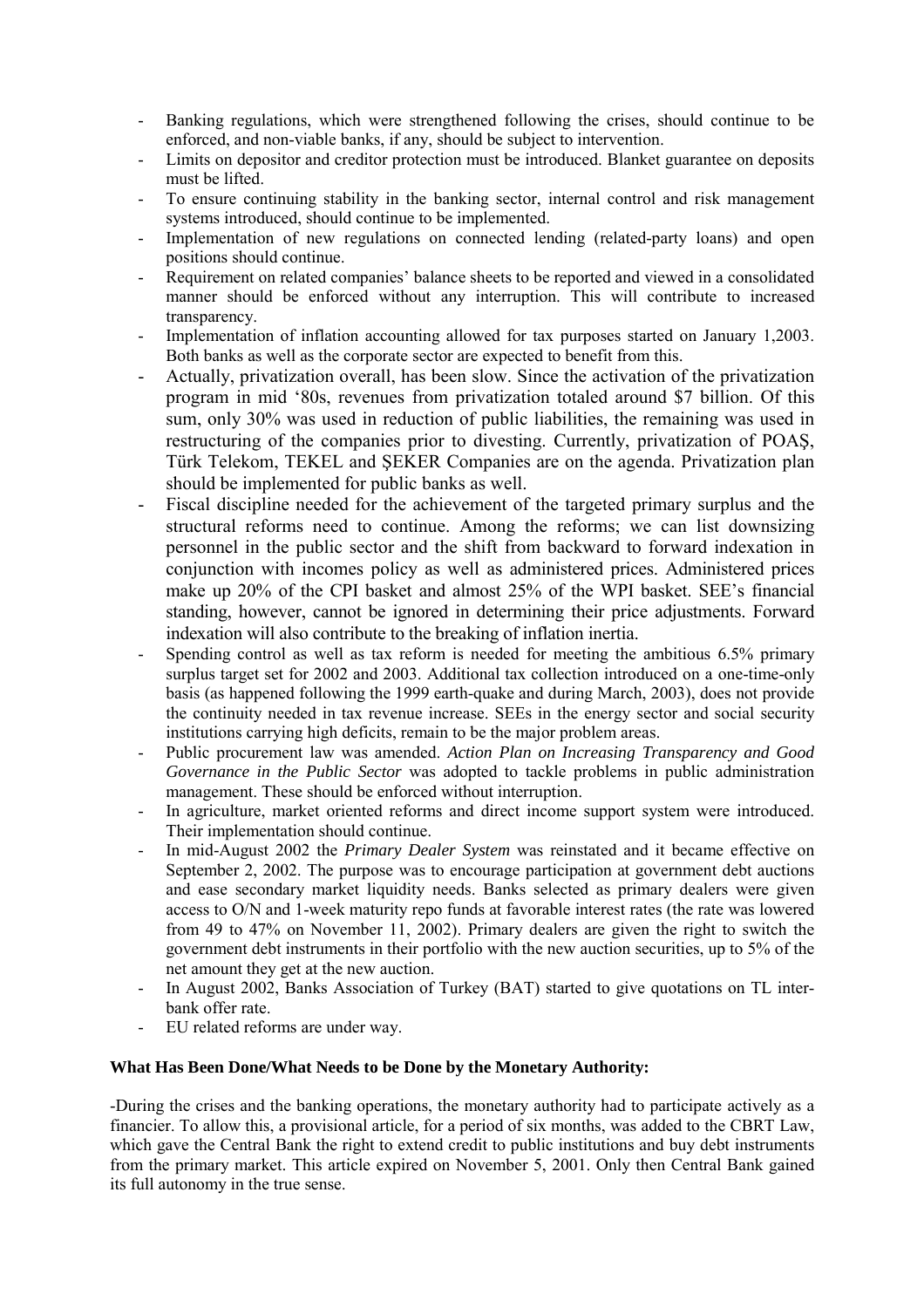

**Figure 2 - Base Money, NFA, NDA, OMOs Developments During ERBSP (TL Billion)**

Source : TCMB.gov.tr/evds/Stand-by Analytical Balance Sheet.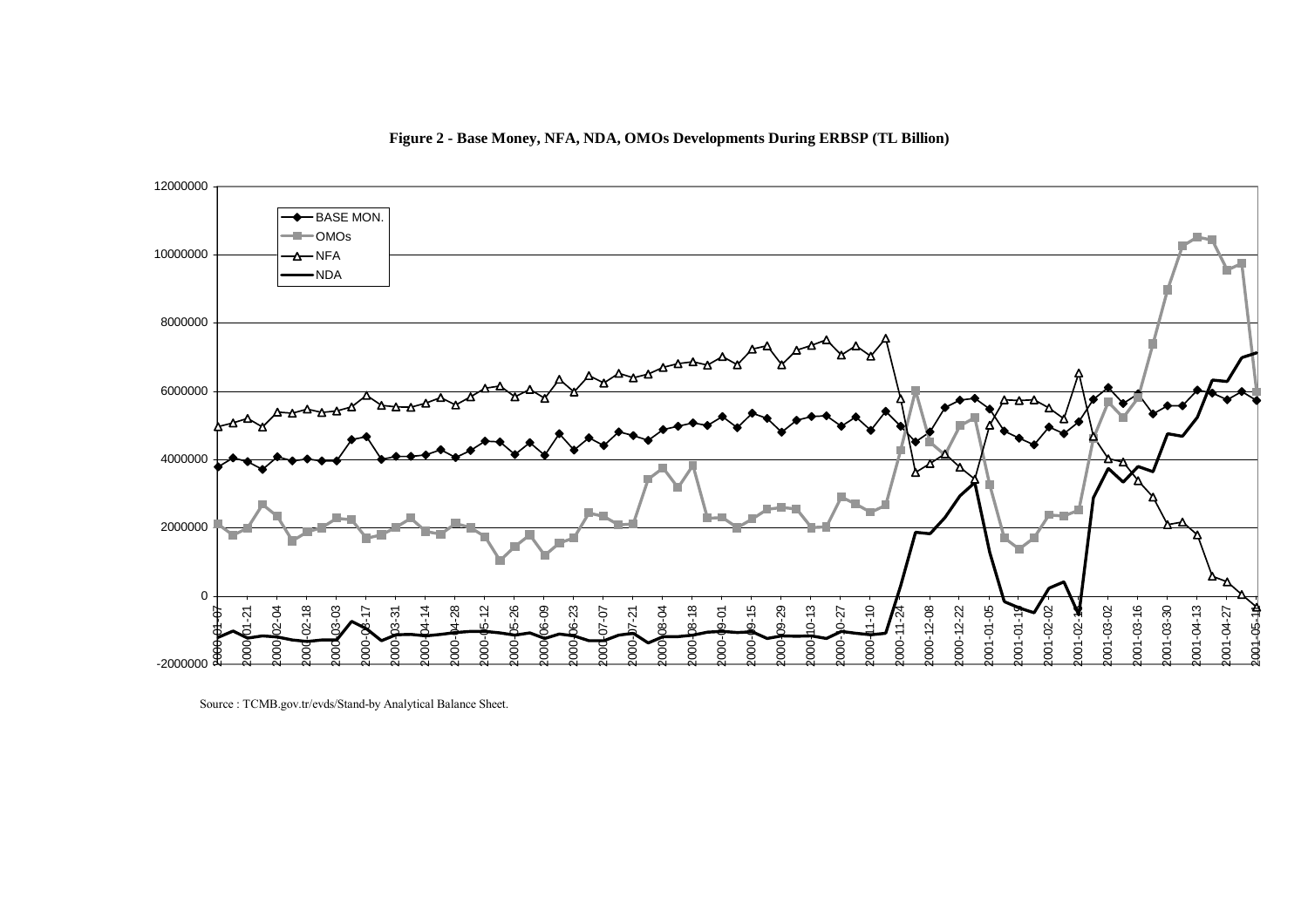

**Figure 3- Base Money, OMOs, NFA, NDA Developments During the Monetary Targeting Regime (TL Billions)**

**Source**:TCMB.gov.tr/ev ds/Stand-by Analy tical Balance Sheet **Analy 1998 Accord Base Money Accord MOS NFA** A NDA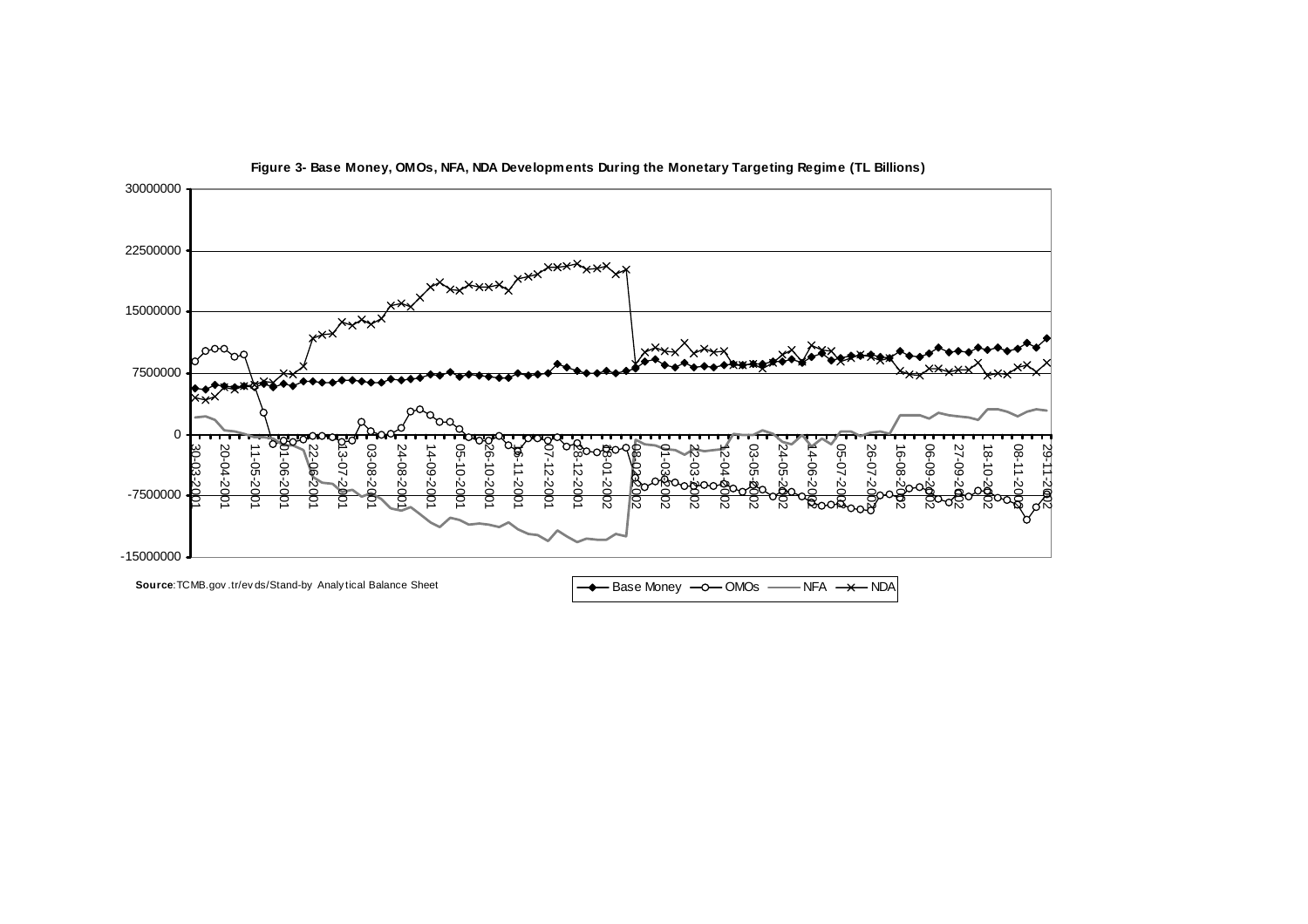Besides the banking operations, the liquidity increase in 2001 was also due to Treasury's utilization of IMF credit in budget financing (Treasury used \$9.6 of \$9.9 billion IMF credit in this year). The excess liquidity so formed, was partially mopped up from the system as a result of currency substitution and capital outflows, and the remaining through OMOs in conjunction with reverse repo, conducted by the CBRT.

-As seen in Figure 2, over the implementation of the ERBSP (until mid-November, 2000), monetary policy had no role to play. Base money could increase only against FX purchases. During the *monetary targeting regime'*s implementation over the period 2001-2002, however, monetary policy played an active role. Movements in NDA, in the opposite direction, neutralized the liquidity effect of the volatility in NFA during and after the crises. OMOs in conjunction with repo/reverse repo, were the most frequently used monetary policy tool, producing the neutralizing effect (Figure 3).

-Base Money (BM), Net Domestic Assets (NDA)<sup>3</sup> and Net International Reserves (NIR)<sup>4</sup>, which are the main monetary aggregates on the Central Bank balance sheet, were specified as indicative targets for the second half of 2002 in the Letter of Intent of January 18, 2002. In the Letter of Intent of July 30, 2002, BM and NIR became performance criteria, while the indicative target for NDA was revised. As seen in Table 3, all the targets set by the monetary program were realized, as of December, 2002.

- In 2001, Central Bank used its short-term interest rate, which is the reference rate in Treasury borrowing, as a powerful monetary policy instrument. For example, during the financial crisis, in order to discourage currency substitution, CBRT increased its O/N borrowing rate up to 68%. As things got better, the rate was gradually decreased, reaching 59% level in August 2001, and 44% level on November 11, 2002 (lending rate was reduced to 51%). Since currency depreciation and catch-up increases in public sector prices are expected to pass-through to consumer prices after a lag, CBRT is acting highly cautious in reducing its overnight rates in fear of inflation surge. .

-CBRT's move to 2-weeks reserve-averaging led to better management of daily liquidity demands of banks.

- The CBRT, in late June 2002, temporarily suspended pre-announced FX purchase auctions in light of BOP developments and return of currency substitution. However, when things were back to normal FX purchases would be resumed, with the purpose of strengthening Central Bank's international reserve position<sup>5</sup>. CBRT's end-2002 net international reserve position was -4.6 billion U.S. Dollars. Following the Central Bank's direct intervention in the FX market on July 11, 2002, which aimed at eliminating excess volatility of the exchange rate, the next intervention came after a long interval, on December 2, 2002, in the form of FX purchases, aimed at cutting back on the overvaluation of the TL.

-The Central Bank established a *Contingency Credit Window* in June 2002, to meet banks' late liquidity needs.

-Throughout 2002, CBRT gradually withdrew from acting as a blind broker in the inter-bank money market. While doing so; CBRT, working jointly with BRSA, tried to ensure that only sound financial intermediaries would participate in the TL and FX inter-bank, following CBRT's exit by end-2002.

-Monetary policy should continue to be enforced independently, and should remain focused on achieving the inflation target.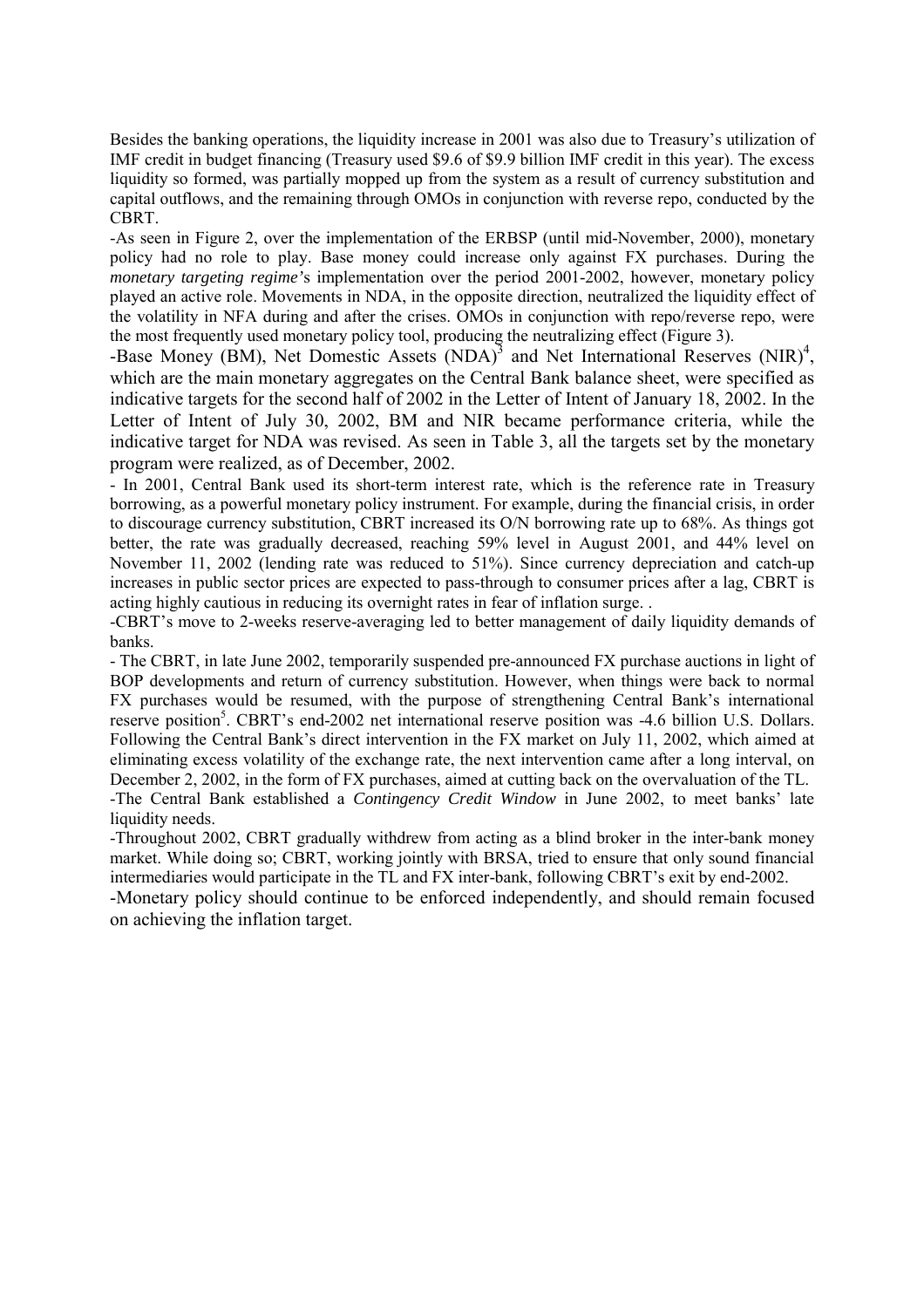| Table 3 - Turkey: Quantitative Performance Criteria and Indicative Targets for 2002 |
|-------------------------------------------------------------------------------------|
|-------------------------------------------------------------------------------------|

|                                                                                                                                        | <b>Ceiling/Floor</b>  | Outcome          | <b>Ceiling/Floor</b>   | Outcome        | <b>Ceiling/Floor</b>   | Outcome          | <b>Ceiling/Floor</b>     | Outcome          | <b>Ceiling/Floor</b>     | <b>Outcome</b> |
|----------------------------------------------------------------------------------------------------------------------------------------|-----------------------|------------------|------------------------|----------------|------------------------|------------------|--------------------------|------------------|--------------------------|----------------|
|                                                                                                                                        | <b>March 31, 2002</b> |                  | May 31, 2002           |                | <b>August 31, 2002</b> |                  | <b>November 30, 2002</b> |                  | <b>December 31, 2002</b> |                |
| <b>I.Performance criteria</b>                                                                                                          |                       |                  |                        |                |                        |                  |                          |                  |                          |                |
| I. Floor on the cumulative primary balance of<br>the consolidated government sector (TL<br>million) <sup>1</sup>                       | 2,847                 | 2,924            | 4,714                  | 5,365          | 9,600                  |                  | 14,900                   |                  | 16,050                   |                |
|                                                                                                                                        | February 28, 2002     |                  | April 30, 2002         |                | June 30, 2002          |                  | September 30, 2002       |                  | December 31, 2002        |                |
| 2. Ceiling on contracting/guaranteeing of new<br>ext.pub.debt with orig.maturity of more than<br>one year $(\$$ millions) <sup>2</sup> | 6,500                 | 1,645            | 10,000                 | 2,402          | 11,100                 | 3,690            | 14,300                   | 4,844            | 17,500                   |                |
| 3. Ceiling on ext. debt stock with original<br>maturity of up to and including 1 year $(\text{Smil.})^3$                               | 1,000                 | $\boldsymbol{0}$ | 1,000                  | $\overline{0}$ | 1,000                  | $\boldsymbol{0}$ | 1,000                    | $\boldsymbol{0}$ | 1,000                    |                |
| 4. Floor on level of net international reserves of<br>CBRT and Treasury combined (\$mil.)                                              | $-6,500$              | $-4,907$         | $-7,200$               | $-4,926$       | $-7,800$               | $-5,755$         | $-8,500$                 | $-5,889$         | $-9,700$                 | $-4,614$       |
| 5. Ceiling on base money $(TL \, trillions)^4$                                                                                         | 8,250                 | 7,823            | 8,900                  | 8,680          | 9,250                  | 9,009            | 10,600                   | 10,104           | 10,850                   | 10,720         |
| II. Indicative targets                                                                                                                 | May 31, 2002          |                  | <b>August 31, 2002</b> |                | September 30, 2002     |                  | <b>October 31, 2002</b>  |                  | <b>November 30, 2002</b> |                |
| 1. Floor on cumulative primary balance of<br>consolidated government sector (TL trillion)                                              |                       |                  |                        |                | 11,300                 | 11,330           | 12,250                   |                  | $\cdots$                 |                |
| 2. Floor on cumulative overall balance of<br>consolidated government sector (TL trillions)                                             | $-17,486$             | $-16,367$        | $-28,250$              |                |                        |                  |                          |                  | $-39,750$                |                |
|                                                                                                                                        | February 28, 2002     |                  | April 30, 2002         |                | June 30, 2002          |                  | September 30, 2002       |                  | December 31, 2002        |                |
| 3. Floor on cumulative primary balance of other<br>public entities sector (TL trillions)                                               |                       |                  |                        |                | 550                    |                  |                          |                  | 1,100                    |                |
| 4. Ceiling on the stock of net domestic assets of<br>the CBRT and Treasury combined (TL<br>trillions)                                  | 26,100                | 24,318           | 27,700                 | 25,197         | 28,739                 | 26,374           | 31,139                   | 28,551           | 33,129                   | 28,603         |
| 5. Privatization proceeds (\$ millions)                                                                                                |                       |                  | $\cdots$               |                | $\cdots$               |                  | 220                      | 400              | 700                      |                |

<sup>1</sup> For January 31,2002, the ceiling applies to the cumulative primary expenditure of the central government since Jan 1, 2001. For the other test dates, the starting date is January 1, 2002.

2 The target for end-March has been adjusted for expenditure arrears outstanding at Bag-Kur (a social security fund).

3 Applies to non-concessional external debt with an original maturity of more than one year, Excludes purchases from the IMF, adjustment lending from the World Bank, and other external program financing, long-term liabilit bills and bonds denominated in TL or foreign exchange to non-residents in either the domestic primary market or the secondary market.

<sup>4</sup> Stock of debt of maturity of 1 year or less, owed or guaranteed by the consolidated government sector. Excludes external program financing, sales of Treasury bills denominated in TL or FX to non-residents in either the domestic primary market or the secondary market, normal import-related credits, reserve liabilities of the CBRT, and forward contracts, swaps and other futures market contracts.

**Source**: OECD Economic Surveys-TURKEY(Country Reviews), October 2002, p.33. (Original source: Undersecretariat of Treasury); CBRT, Monetary Policy Report, October 2002.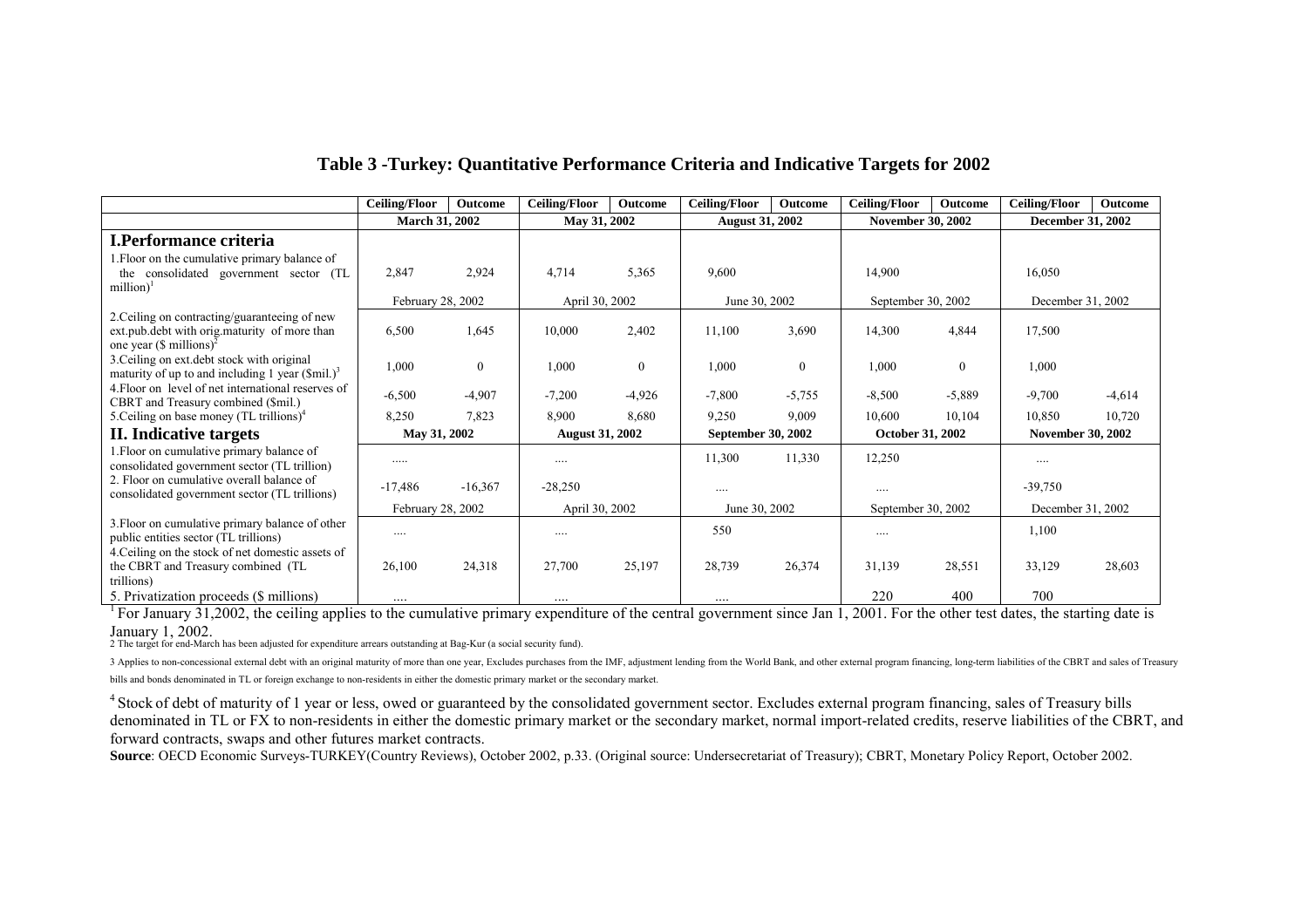#### **Developments in Main Economic Indicators:**

- The new program, which was backed by significant international financial support<sup>6</sup>, started to give its fruits in the latter half of 2002. Confidence was gradually being restored, a reversal of currency substitution started, structural adjustment and rehabilitation of the banking system was largely tackled, anti-inflationary policies pursued by the newly independent Central Bank along with fiscal tightening and repressed domestic demand, contributed to reduction in the country's inflation rate (Figure 4).



**Figure 4 - Monthly Inflation Trend**

- The 30% inflation rate achieved in 2002 was below the 35% target. An inventory and export led recovery started in early 2002, which is likely to lead to a GNP annual growth rate of 6.5% (the target for 2002 was 3%, later revised as 4%). The contribution of domestic demand to this increase was around 1.4% only. The capacity utilization rate (manufacturing industry production weighted), hit the bottom, reaching 68.5% level in April 2001. It peaked in October 2002, reaching 80.6% level. Parallel to this development, the industrial production index (1997=100), which was lowest in March 2001 (85.8), reached a peak in September 2002, at 110.5 levels. (Figure 5)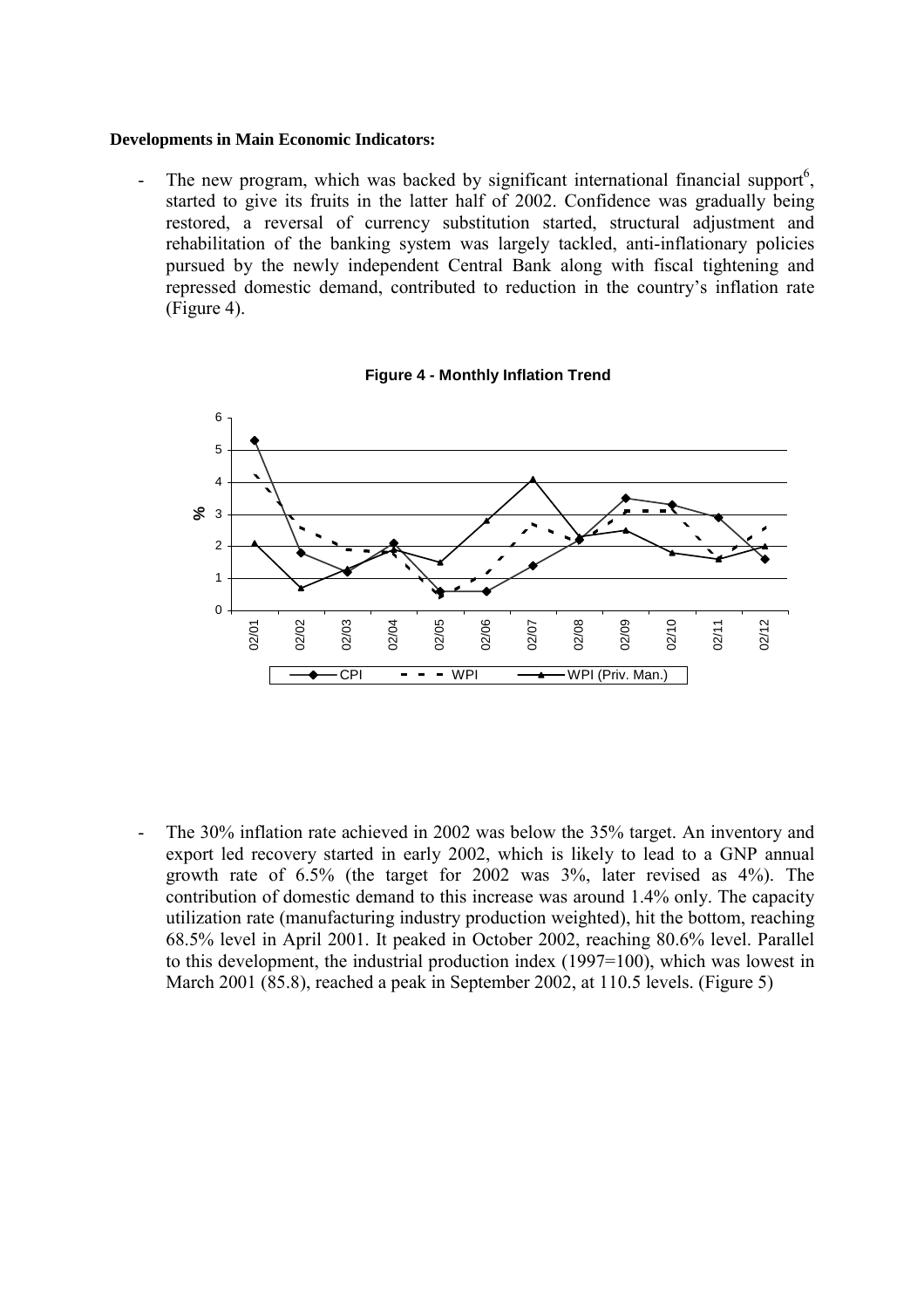

- Over 2002, economic and financial indicators outperformed the program targets. The benchmark bond rate fell from 70% to 50% (Figure 6), while WPI inflation fell sharply from 89% in 2001 to 31% in 2002, while CPI inflation decreased from 69% to 30%. The exchange rate pass-through weakens when the monthly inflation rates fall behind devaluation rates. In Turkey, due to repressed demand conditions, during 2001- 2002, devaluation pass-through to inflation has been  $\text{low}^7$ .





BOP performance was better than expected, thanks to high export and tourism revenues. Current account, which ran a surplus of \$3.4 billion in 2001 (January-October), recorded a surplus of only \$594 million over the same period in 2002. 2002 is likely to close the year with a small current account surplus, despite increased imports due to better than expected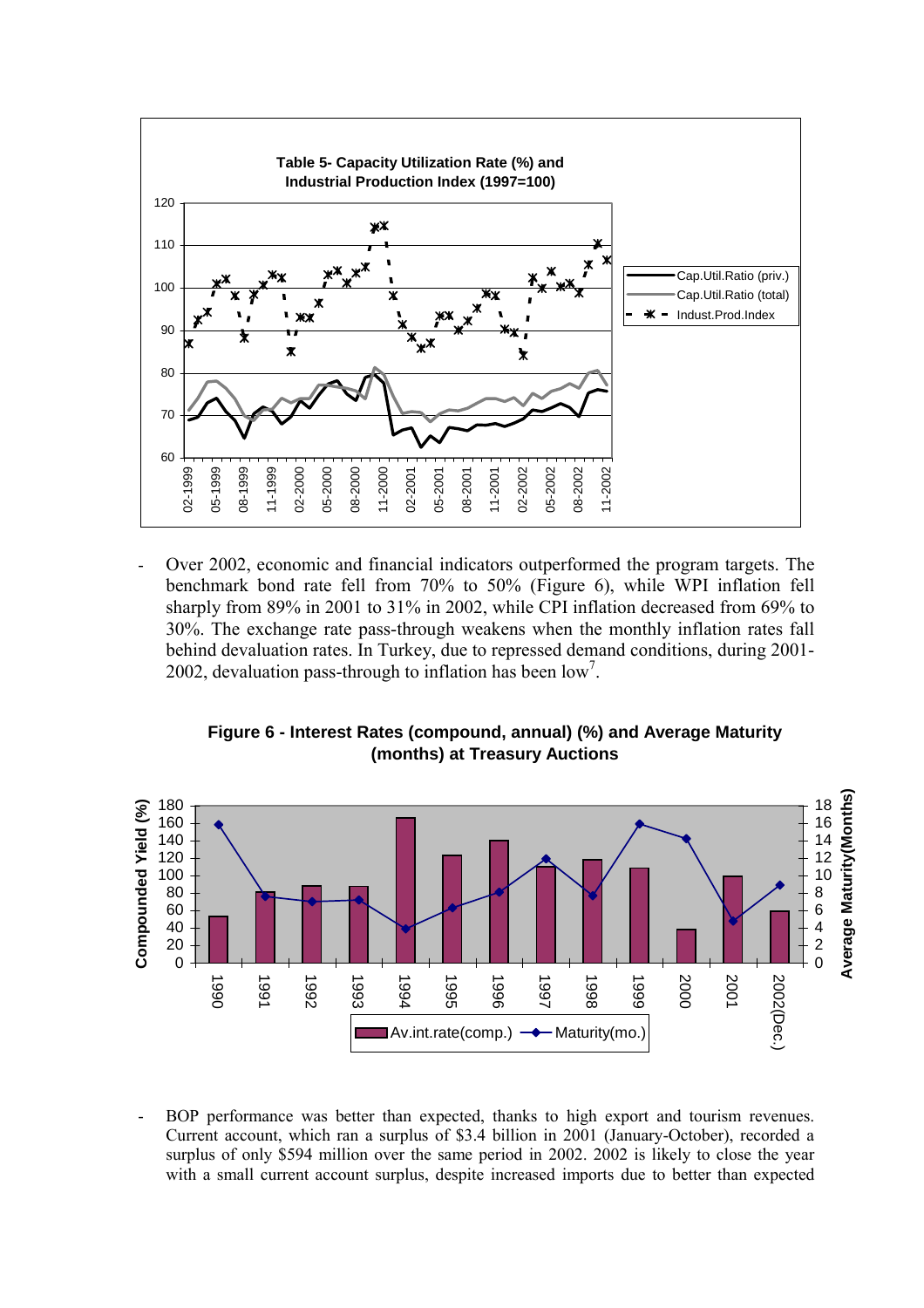growth (capital goods make up 16% and intermediary goods 74% of total imports (January-August 2002)); and the disappointing *worker remittances* and *other services* receipts. When the January-October periods of 2001 and 2002 are compared; exports (fob) increased by 9.6%, shuttle trade by 31.7% and imports (cif) by 14.8%. Net revenues originating from "other goods and services" and "unilateral transfers", however, showed a 14.4% decrease. Trade deficit, on the other hand, increased from \$-3.9 billion to \$-5.6 billion, implying a 44% increase (gold imports included). Foreign direct investment continued to be sluggish. Capital account transactions point to higher net purchases of international bonds by Turkish residents during 2002. Portfolio investments recorded a net outflow of \$746 million over the January-October 2002 period, compared to the net outflow of \$4 billion in the same period of the previous year. Long-term capital movements, on the other hand, resulted in a net inflow of \$1.84 billion over January-October 2002, whereas the same period of 2001 had recorded a \$561 million net outflow. Official international reserves; which had recorded a \$3.2 billion decrease over the January-October 2001 period, over the same period of 2002, showed a \$5.8 billion increase. (CBRT Press Release dated January 6, 2003 on BOP Developments over the Period January-October 2002 (http:/www.tcmb.gov.tr/yeni/duyuru/2003/DUY2003-2.htm).

- Statistical evidence suggests that real exchange rate (RER)<sup>8</sup> has an effect on Current Account Balance (CAB), as well as its sub items; namely, Trade Balance, "exports plus tourism" and imports (Figures 7 and 8). The correlation coefficient between RER and the Trade Balance is 0.39, between RER and CAB, 0.29, between RER and 'Exports+Tourism' 0.50 and between RER and Imports it is  $0.34^\circ$ . TL, which became overvalued over the implementation of the Exchange Rate Based Stabilization Program (Figure 9), drastically depreciated following the February 2001 devaluation, and remained so until end of 2001. As the TL value of the basket (0.5 Dollar+0.5 Euro) decreased, TL again appreciated in real terms over the first half of 2002. Then, as the exchange rate surged due to political uncertainty, TL again remained undervalued between June-August, 2002. The confidence build-up and reversal of currency substitution resulted in a decline of the exchange rate, making TL again overvalued over the September-December 2002 period. TL's purchasing power was slightly above its end-1999 level at the close of 2002 (Figures 10 and 11). During periods when TL is overvalued, current account shows a deficit and when TL is undervalued current account gives a positive balance, as seen in Figure 7.

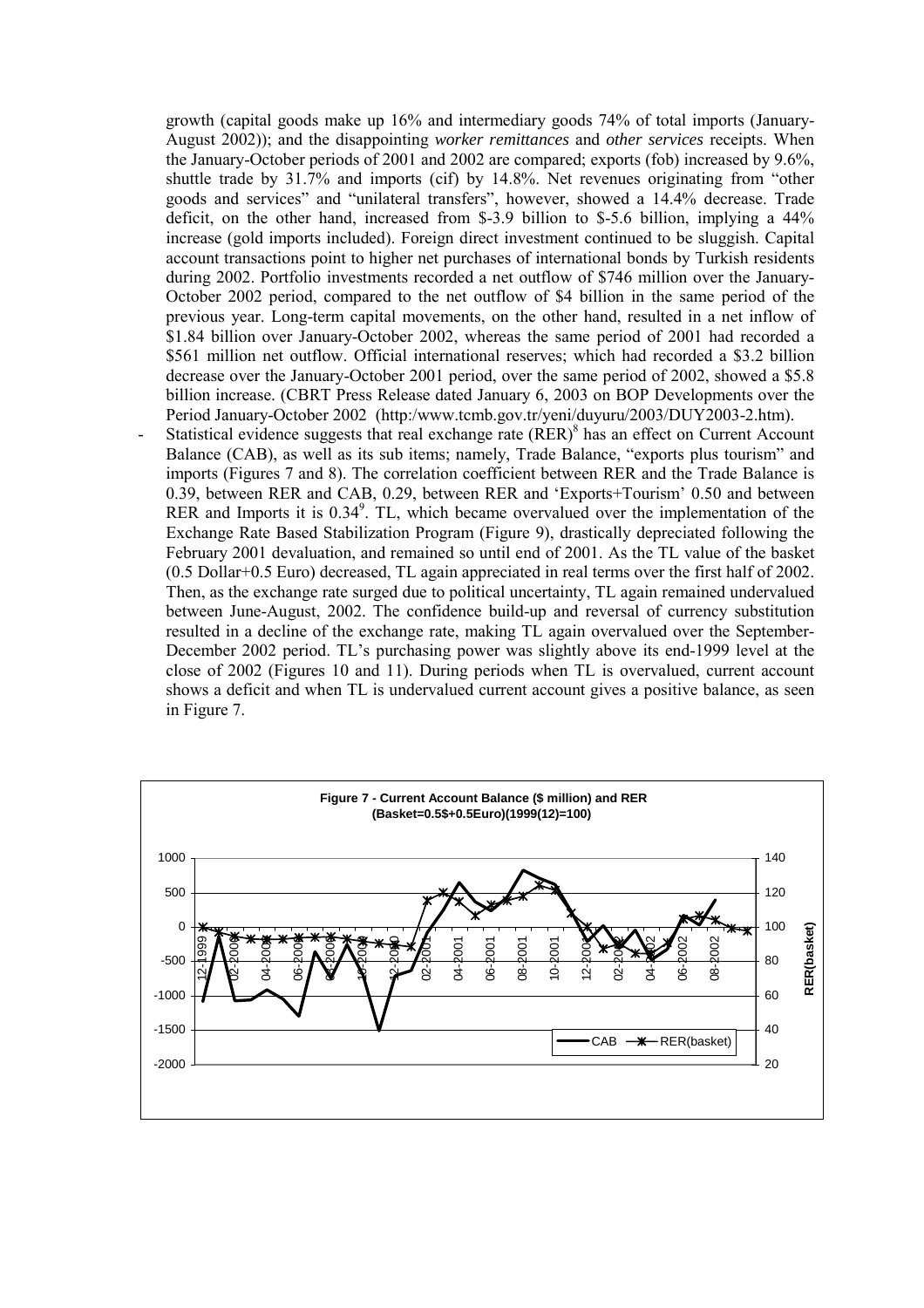

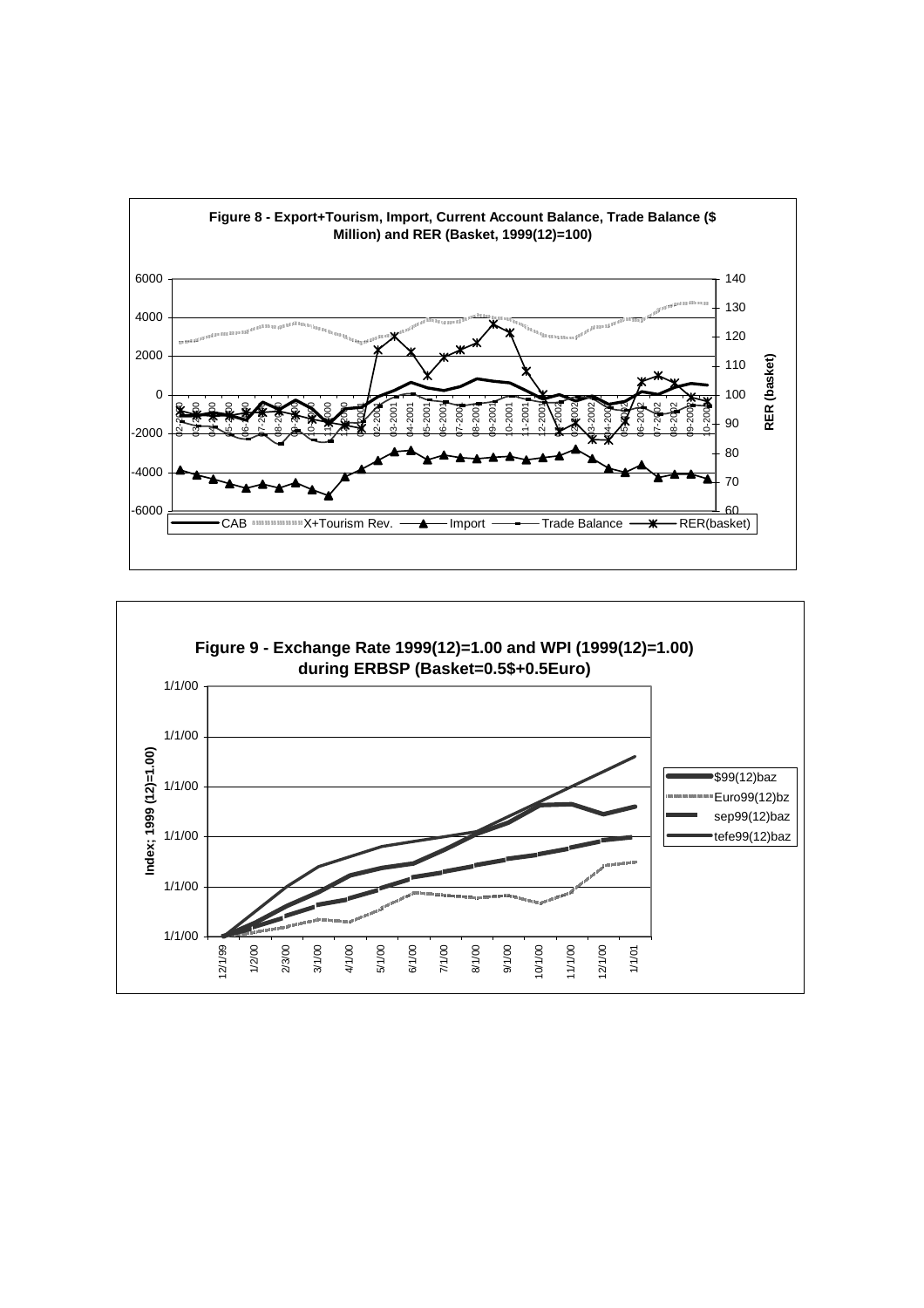



- Following the crises, capital adequacy ratios of banks were far below and open positions were far above allowable limits. As a result of re-capitalization and restructuring of state banks and insolvent banks turned over to the SDIF, and the strict enforcement of the relevant ratios; as of end-2002, legal limits set for both capital adequacy and open positions were met (Tables 1 and 2) The banks were fully provisioned against NPLs. Increased share of FX related bonds in total borrowing of the Treasury, is another factor contributing to reduced exchange rate as well as interest rate risk born by banks.
- The NPL problem is being tackled on a voluntary basis, using the Istanbul Approach to *corporate debt restructuring*. Under this approach, debts are grouped into risk categories. Provision requirement is 100% for the riskiest group and gets lower for categories carrying lower risk. The debt rescheduled, is to be paid off in installments, over a period of five years. If during the first six months, debt repayments were on schedule, the provision requirement is lowered to that of the next risk group. For example, if the NPL were in the lowest risk group to start with, following the six months of on-schedule repayment, the provision requirement would be lifted altogether. Hence rescheduling of the debt under this approach provides cost advantage to the lender in connection to provision requirements, which is an expense item on the lender's balance sheet. As of September 2002, 169 firms had applied to have their debts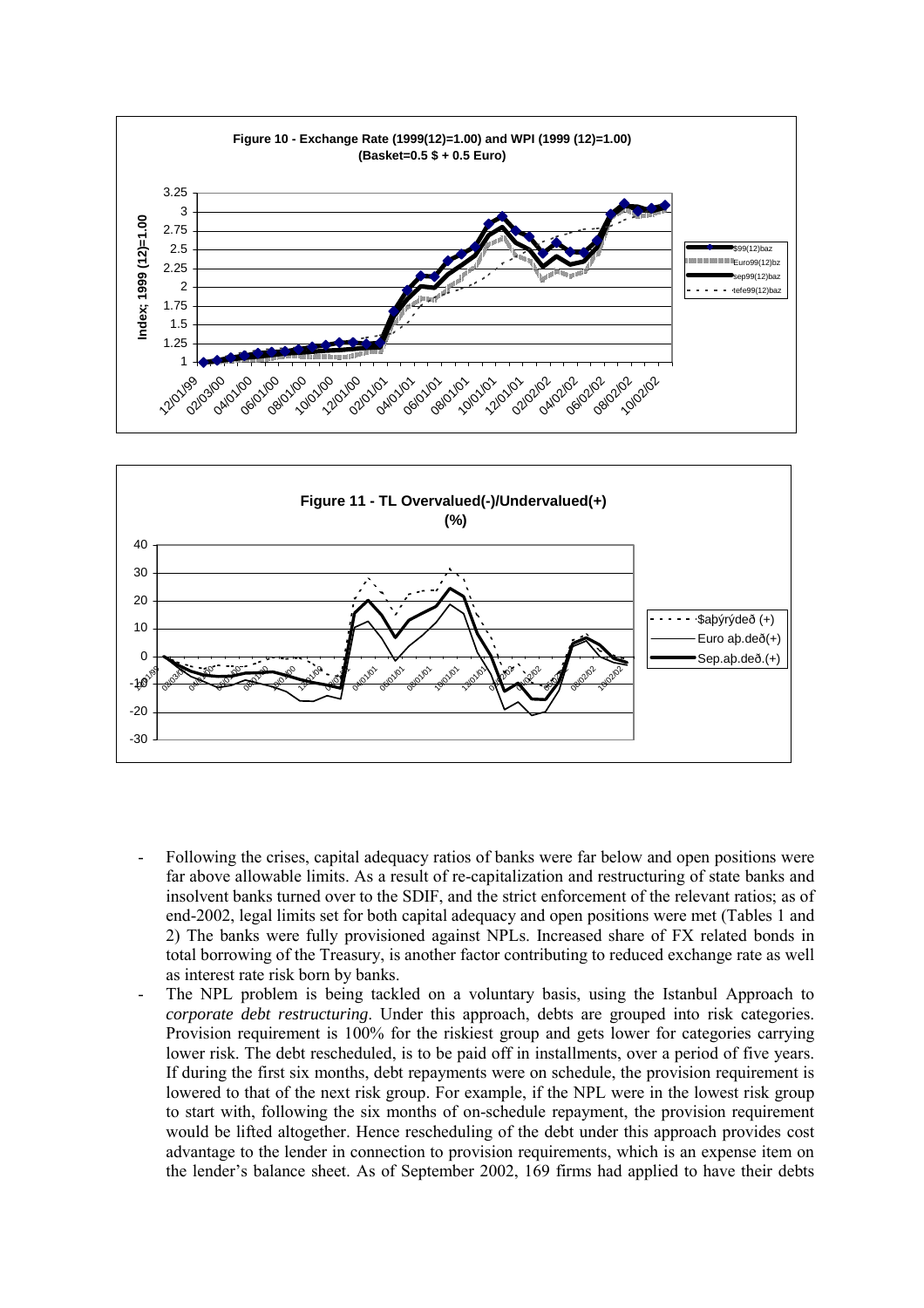restructured under the Plan (BDDK (BRSA), 2002: 32). Share of NPLs in gross credits of the banking sector, went down from 24.7% in end-2001, to 21% in June 2002.

- Political uncertainty which started in May 2002; caused benchmark interest rate to rise by 21 percentage points, stock market index to decline by 18%, and TL losing value against the dollar by 15%, between end-May and end-June (Dollar rate climbed from TL 1.3 million in May, to TL1.65 million in end-June). The market turmoil resulting from political unrest also affected the private rollover ratio (estimated as the ratio of centered moving average of gross borrowing to gross redemption -including interest payments-) (Figure 12), as well as maturity of the debt instruments (Figure 6). The roll over ratio, which was 120% over January- April 2002, decreased to 90% over June-July, 2002. Similarly, average maturity of newly auctioned TL debt decreased from 10.5 months to 5.5 months over the same period. This was the outcome of Treasury temporarily shortening both the maturity and volume of borrowing in TLs, and financing the deficient part using its deposit buffer, or revenues raised through sale of FX denominated debt instruments, during the period characterized by political unrest. As market conditions improved, Treasury started to rebuild its deposit buffer by over-borrowing. On July 29, 2002 Parliament decided for an early election to be held on November 3, 2002. Expectations that political instability created by the 3-party coalition government would end, caused both the exchange rate and the bond rate to move back to their late June levels (TL1.65 million per dollar and 75%, respectively), by end-July 2002.
- Since the February 2002 crisis, both monetary and fiscal outturns remain on targets set by the Strengthened Program. The 2002 cumulative primary surplus of the consolidated public sector, however, was slightly below the 6.5% of GNP target, due to the effect of early elections held in November 2002 (Table 3).



#### **Figure 12 - Domestic Borrowing and Redemption (2002)**

#### **Public Debt Stock**

Large fiscal costs generated during the banking sector clean up, caused domestic debt-to-GNP ratio to increase from 29% in end-2000 to 68% by end-2001 and the public sector net debt stock-to-GNP ratio to increase from 57% to 93.5% over the same period. Public debt servicing became burdensome because of shortened maturity structure and continuing high real interest rates These, coupled by 9.5% contraction of GNP in 2001, raised doubts about debt sustainability. 2002 displayed a slightly more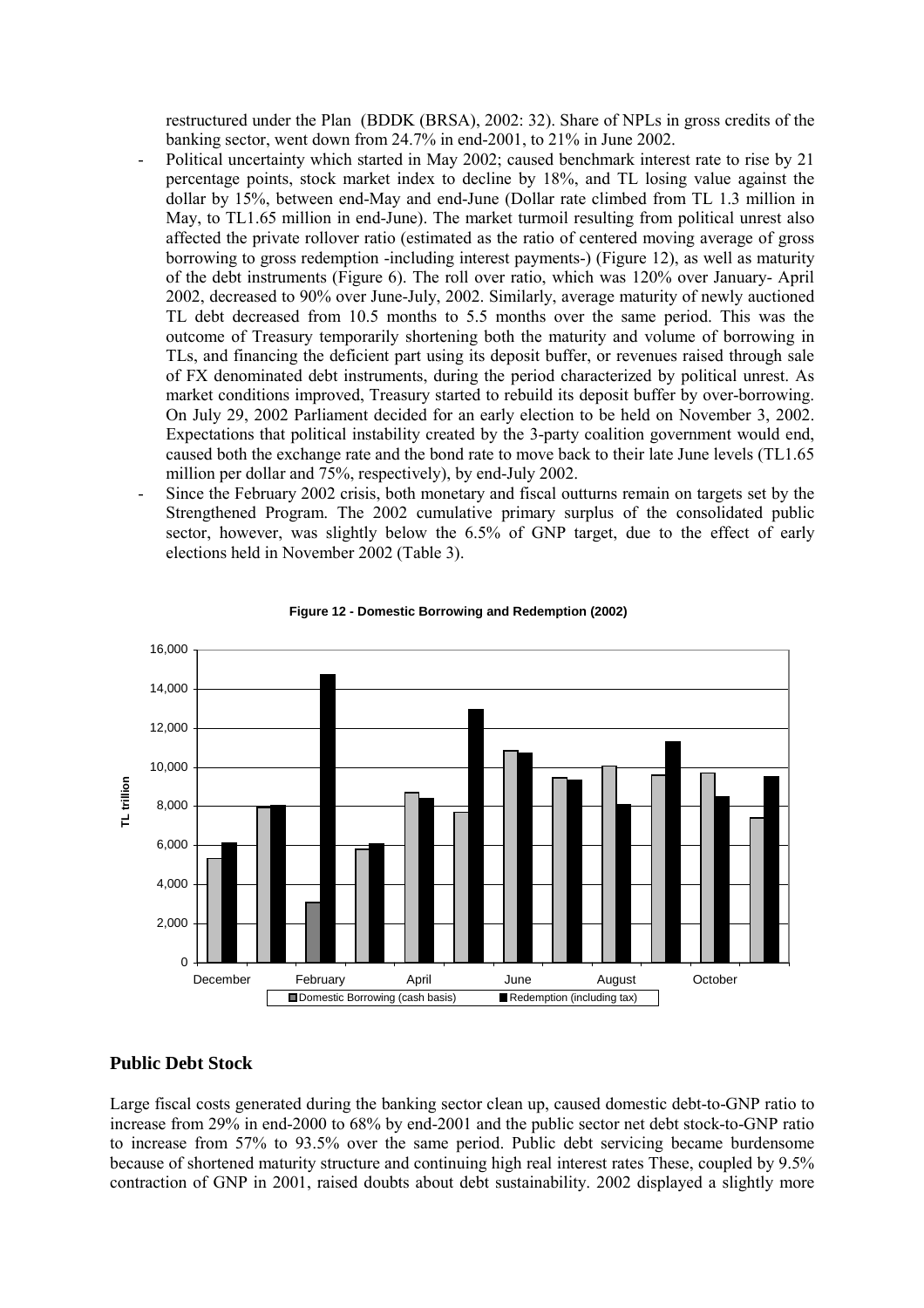favorable picture; due to around 6.5% growth rate, the public net debt-to-GNP ratio, was down to 81.6%. Also, real appreciation of the Turkish Lira (TL) in 2002 reduced the real interest rate on foreign currency debt in TL terms. Even though both nominal and real interest rate of TL denominated domestic borrowing was still high (around 25% in real terms), the low (actually negative) TL-adjusted interest rate on foreign borrowing eased debt sustainability over the year 2002 (OECD, 2002: 144). The debt surge necessitated setting of an ambitious target for the primary surplus of 5.5% of GNP in 2001 and 6.5% of GNP in 2002 and 2003.

#### *The Debt-Swap Operation*

In the debt-swap operation of June 15, 2001, arranged by the Treasury with the private banks, the aim was to lengthen the term of the debt on a voluntary basis, to reduce real interest rate on Treasury borrowing and help banks close their short positions in FX. Short-maturity TL-denominated debt instruments were exchanged for 3 and 5-year maturity, FX-denominated paper. As a result of the debt swap, private banks' open position decreased from \$8.4 billion at end-2000 to \$1.5 billion at end-2001. The auction results yielded around 15% rate of return on the FX-denominated paper, sold at a discount. This was quite a high rate offered on a FX-indexed bond, considering the cost of FX credits, which at the time was in the vicinity of Libor plus 2-3 points. However, compared to the real rate of interest on TL-denominated bonds at the time, it still involved lower cost. At the end of the swap operation, around TL6.2 quadrillion worth of TL-denominated debt was converted into FX denominated debt, which corresponded to around one-fifth of the TL30 quadrillion worth outstanding government debt instruments in the market, prior to the swap.

## *Composition of the Public Debt Stock*

The provisional figures announced for the outstanding central government debt stock (consolidated budget based; involving general and annexed budget administrations only<sup>10</sup>) for December 2002, are as follows: The Central Government's total debt stock was TL 242.4 quadrillion; of which TL 149.9 quadrillion was domestic and TL 92.5 quadrillion was external. In dollar terms (exchange rate= TL1.635 million per dollar), the total was \$148.3 billion, of which \$91.7 billion was domestic and \$56.6 billion was external (The Undersecretariat of Treasury, 2003). Hence, external debt makes up 38% and the domestic debt makes up 62% of the total central government debt stock. 48% (\$27.3 billion) of the \$56.6 billion external debt was to international institutions, 52% (\$29.3 billion) to commercial banks (\$6.2 billion) and the bond market (\$23.1 billion). The stock figures mentioned are *gross* and they do not include Turkish Central Bank's debt and Treasury guaranteed debt.

Looking at the composition of the \$148.3 billion *central government total debt stock* by lenders, we see that 29% is to the market and 29% to the public sector; 20% is owed to the foreign markets against money collected via bond issue (16%) or other means (4%); 9% of the debt is owed to international institutions (\$13.3 billion) and the remaining 13% (\$19.9 billion) is owed to IMF.

Looking at the domestic debt stock alone, we see that of the TL149.9 quadrillion total, 52.8% represents Treasury's indebtedness toward other public institutions (18.8% to CBRT, 16.2% to State Banks, 7.4% to SDIF and 10.5% to other public institutions) and 47.2% represents Treasury's indebtedness toward the market.

32% of the domestic debt stock, is FX-related. This corresponds to approximately 20%  $(=32\%x62\%$ (share of domestic debt)) of the total stock. Hence 38% (share of external debt)+20%=58% of the total stock is FX-related (either FX denominated (11% of domestic debt stock) or FX-indexed (12% of domestic debt stock – IMF credit; Swap and other-). The other components of the total central government debt stock by instruments are; 15.5% fixed,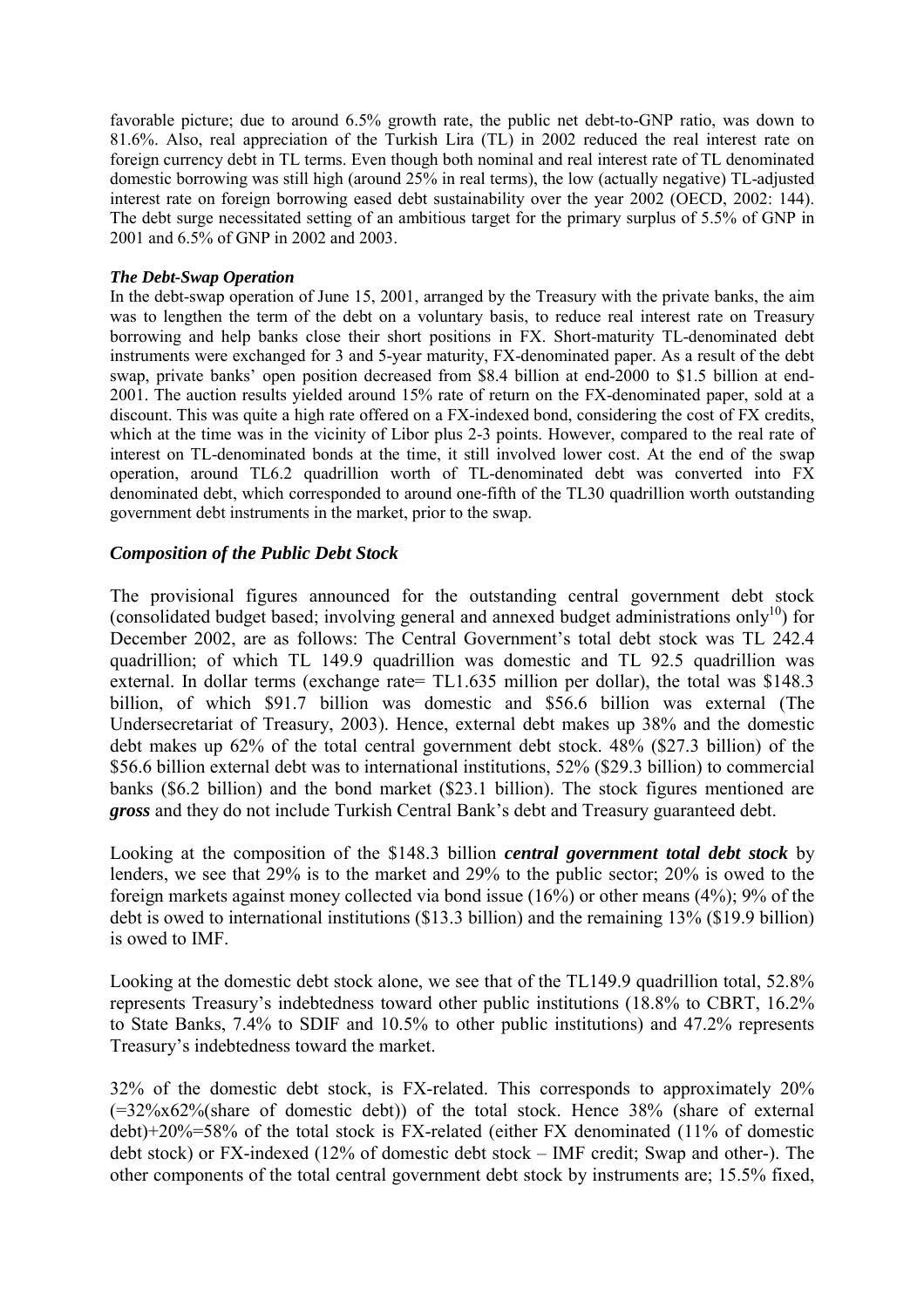26.6% Floating Rate Notes (FRNs). Large weight of FX-related debt in the total stock increases vulnerability of the debt stock to exchange rate shocks.

#### *Real Interest Rate on the Central Government Debt Stock*

In the average the real interest rate on the FX-denominated debt stock is estimated to be 7% in TL terms. As of end-2002, the average real interest rate on the TL-denominated part of the debt stock was around 25% (knowing that 43% of government domestic debt stock is made of floating rate notes (FRNs), should the risk premium go down in time, these issues' real interest rate will automatically decline in line with the yield set at the 3-month reference auctions). The weighted average real interest rate on the total public debt stock as of December 2002 can be estimated as follows:

*7% (real interest rate of FX-related debt stock) x 58% (share of FX-related debt in total debt stock)+25%( real interest rate of TL-denominated debt stock) x42% (share of TL-denominated debt in total debt stock)= 14.6%.*

#### *Sustainability of the Public Sector Debt Stock*

Debt sustainability issue will be discussed against the background of the composition of the public debt stock, taking into consideration the weighted average real interest rate on the stock as of end-2002 and the primary surplus-to-GNP ratio estimated and targeted for 2003.

In discussing the debt sustainability issue, only the *net debt of the public sector*<sup>11</sup> should be considered. The change in public debt stock, expressed as a percentage of GNP, can be estimated as follows:

 ${Change in the public sector debt stock = operational deficit-seigniorage growth effect}$ (all expressed as percentage of GNP).

Growth and inflation have a reducing effect on the debt stock-to-GNP ratio, while operational deficit has an increasing effect. Growth effect alone, can be expressed as follows:

$$
[g/(1+g)] b
$$
\n(1)

\n*public sector debt stock-to-GNP ratio* at the beginning of the period and g is the *growth*

where, b is the *p rate*. The long-term *primary surplus-to-GNP ratio* that is necessary for the sustainability of the public sector debt stock under different "*real interest rate (r)-growth rate (g)-inflation rate (p*)" scenarios are estimated using a modified version of the approach suggested by the World Bank (2000:16-8, 121- 124). For the derivation of the formulae, refer to the World Bank source mentioned.

$$
s=[(r-g)/(1+g)]b-[(p+g+p*g)/(1+p+g+p*g)]m
$$
 (2)

Here m denotes reserve money-to-GNP ratio, which takes different values under different real interest rate-inflation rate combinations. "m" can be estimated using the following regression equation $12$ :

 $\ln m = f(r+p) = f(R)$  where R is the nominal interest rate. The equation estimated is as follows:

> $ln m = -2.2555 - 0.6053 R$ (-70.1004)(-10.7901)  $R^2 = 0.81$ ; SSR= 0.2946; DW-statistic= 1.6934

The term,

$$
[(p + g + p * g) / (1 + p + g + p * g)] m
$$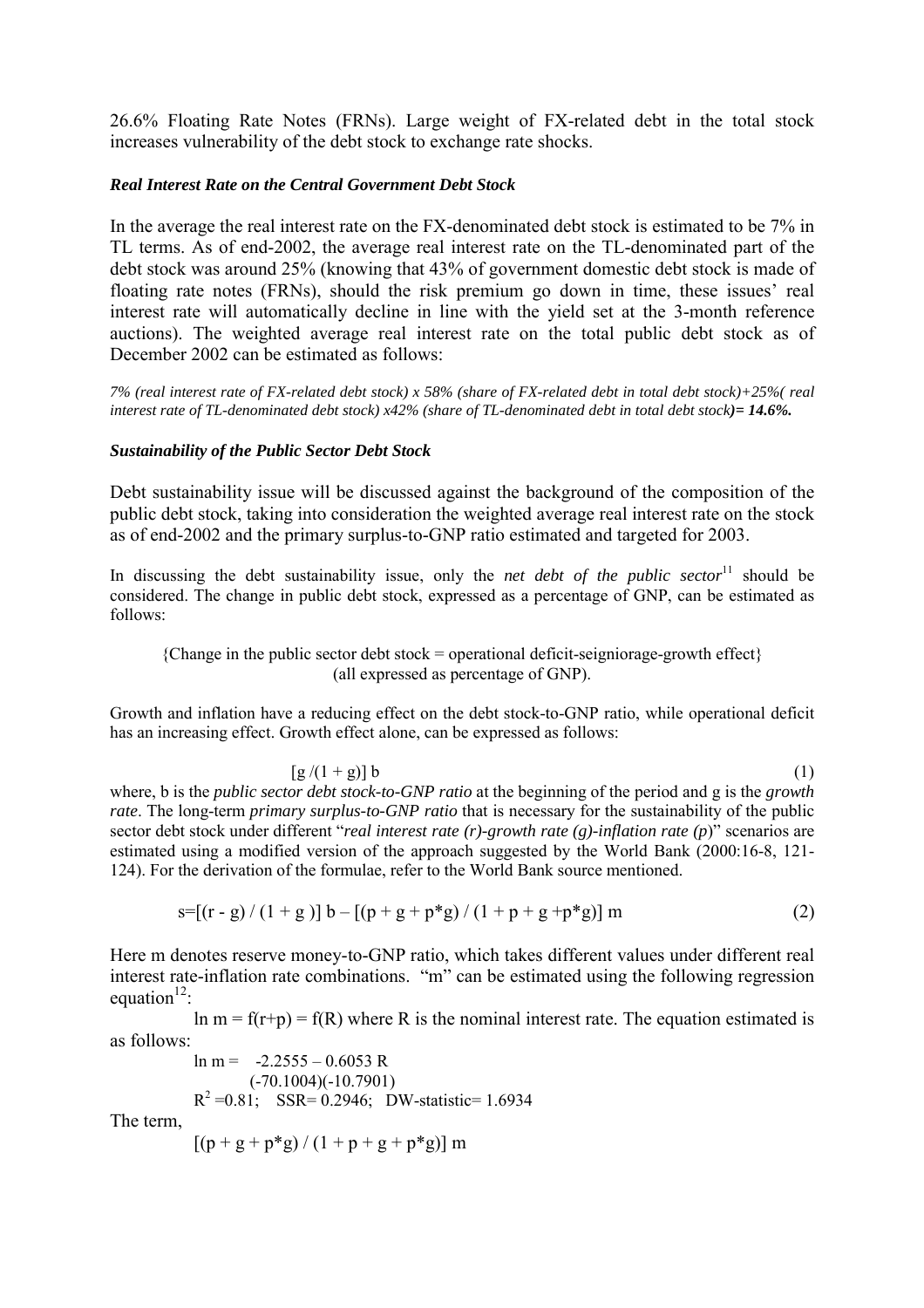gives the seigniorage amount expressed as percent of GNP13. In end-2002 the *net consolidated public debt-to-GNP ratio* was 81.6% (provisional estimate). The primary surplus (as percent of GNP) required for sustainability of the debt ratio at this level or for lowering the ratio, is estimated using the m calculated at different nominal interest rates and the elements of the relevant scenario used, within the context of Equation 2. The results are given in Tables 4 and 5.

Actually, the large share of the FX-related debt in the total stock adds a fourth determinant to the debt sustainability issue, which must be incorporated into the analysis. If TL records a real appreciation against foreign currency (as it happened in 2002) ceteris paribus this would exert a downward pressure on the debt-to-GNP ratio. Whereas, TL's real depreciation against FX would cause the ratio to go  $up<sup>14</sup>$ . However, during the next couple of years, we expect no long-lasting real appreciation or depreciation of the TL. Hence the role of exchange rate movements is not considered in the present study.

| Real       | <b>Inflation Rate</b>     |      |      |      |      |      |                           | <b>Inflation Rate</b> |      |      |      |      |  |
|------------|---------------------------|------|------|------|------|------|---------------------------|-----------------------|------|------|------|------|--|
| <b>GNP</b> | 20%                       |      |      |      |      |      | 25%                       |                       |      |      |      |      |  |
| Growth     | <b>Real Interest Rate</b> |      |      |      |      |      | <b>Real Interest Rate</b> |                       |      |      |      |      |  |
|            | 10%                       | 11%  | 12%  | 13%  | 14%  | 15%  | 10%                       | 11%                   | 12%  | 13%  | 14%  | 15%  |  |
| 4%         | 2.98                      | 3.76 | 4.56 | 5.36 | 6.15 | 6.96 | 2.77                      | 3.56                  | 4.36 | 5.15 | 5.95 | 6.74 |  |
| 5%         | 2.01                      | 2.87 | 3.66 | 4.45 | 5.23 | 6.04 | 1.89                      | 2.66                  | 3.46 | 4.25 | 5.03 | 5.82 |  |
| 6%         | 1.22                      | 1.99 | 2.77 | 3.56 | 4.34 | 5.13 | 1.02                      | 1.80                  | 2.58 | 3.36 | 4.14 | 4.93 |  |
| 7%         | 0.37                      | 1.13 | 1.90 | 2.68 | 3.44 | 4.24 | 0.17                      | 0.94                  | 1.71 | 2.49 | 3.26 | 4.03 |  |

**Table 4- The Required Primary Surplus as percentage of GNP**

**Source**: Author's own calculations based on data from www.tcmb.gov.tr/evds and www.treasury.gov.tr/stat.

| Table 5- The Required Primary Surplus as percentage of GNP |  |  |
|------------------------------------------------------------|--|--|
|------------------------------------------------------------|--|--|

| Real       | <b>Inflation Rate</b>     |      |      |      |       |       |                           | <b>Inflation Rate</b> |      |      |      |       |  |
|------------|---------------------------|------|------|------|-------|-------|---------------------------|-----------------------|------|------|------|-------|--|
| <b>GNP</b> | 20%                       |      |      |      |       |       | 25%                       |                       |      |      |      |       |  |
| Growth     | <b>Real Interest Rate</b> |      |      |      |       |       | <b>Real Interest Rate</b> |                       |      |      |      |       |  |
|            | 15%                       | 16%  | 17%  | 18%  | 19%   | 20%   | 15%                       | 16%                   | 17%  | 18%  | 19%  | 20%   |  |
| 4%         | 6.96                      | 7.75 | 8.55 | 9.34 | 10.13 | 10.92 | 6.74                      | 7.54                  | 8.34 | 9.13 | 9.93 | 10.73 |  |
| 5%         | 6.04                      | 6.82 | 7.61 | 8.39 | 9.18  | 9.97  | 5.82                      | 6.61                  | 7.41 | 8.19 | 8.98 | 9.78  |  |
| 6%         | 5.13                      | 5.91 | 6.69 | 7.47 | 8.24  | 9.03  | 4.93                      | 5.71                  | 6.49 | 7.27 | 8.04 | 8.84  |  |
| 7%         | 4.24                      | 5.01 | 5.79 | 6.56 | 7.33  | 8.10  | 4.03                      | 4.81                  | 5.60 | 6.37 | 7.15 | 7.92  |  |

**Source**: Author's own calculations based on data from www.tcmb.gov.tr/evds and www.treasury.gov.tr/stat.

#### **Evaluation of the Results**

Under the 20% inflation rate assumption, when the real interest rate falls below 15%, any growth rate used in the scenarios is sufficient for debt sustainability, since the primary surplus-to-GNP ratios required are all below the 6.5% target. 16-17% real interest rate cases necessitate growth rates as high as 6-7% to render the debt sustainable. In the case of 25% inflation assumption, 17% real interest rate scenario, at growth rates 6% or above, the primary surplus requirement is below the target. In the case of 25% inflation rate and 16% real interest rate scenario, growth rates 6% and above; and in the case of 25% inflation rate and 15% real interest rate scenario, growth rates 5% and above ensure debt sustainability, since then, the primary surplus requirement is below 6.5%. Actually 25% is the annual average inflation rate targeted for 2003, while 20% is the year-end target. Earlier, the weighted average real interest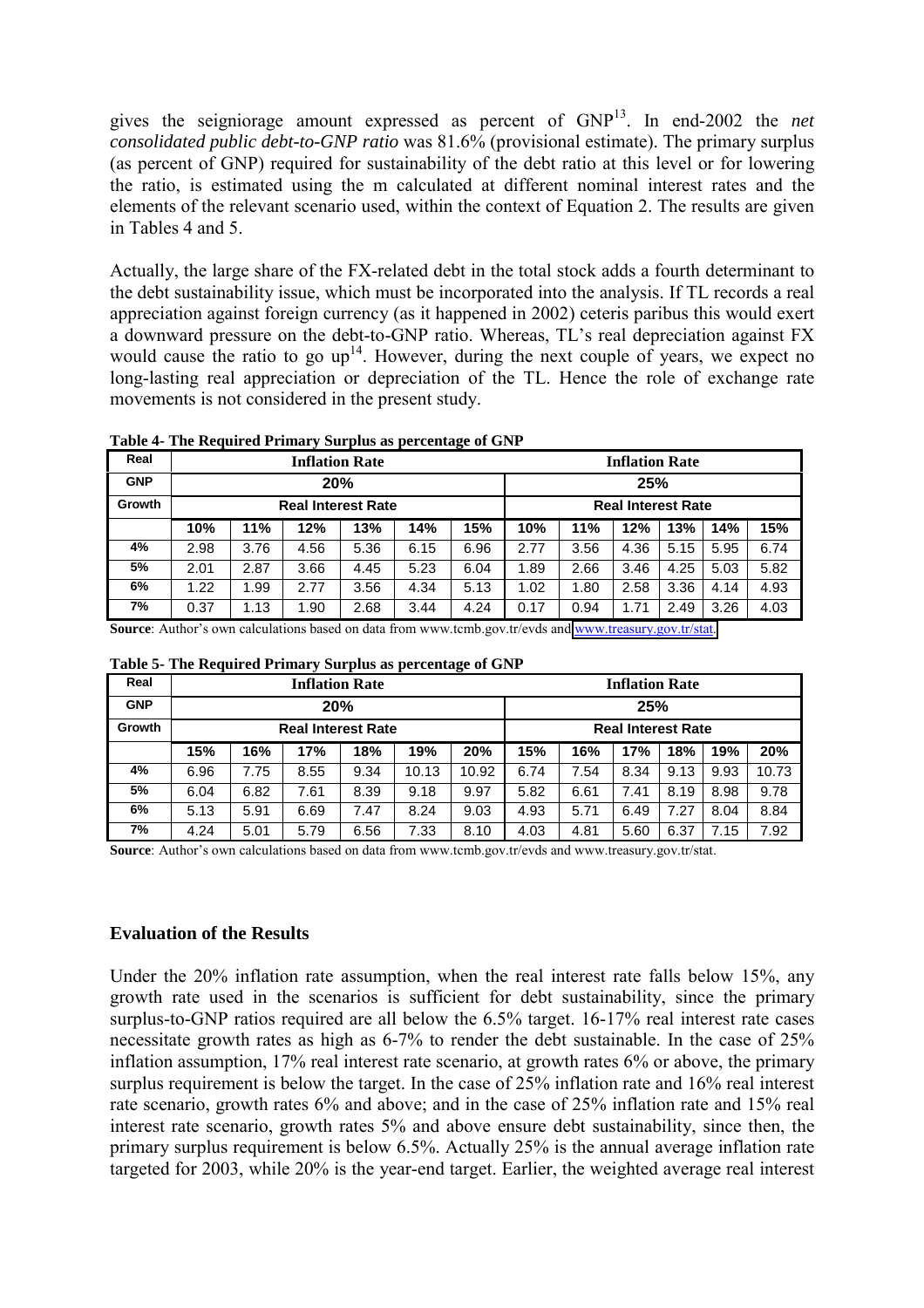rate of the end-2002 debt stock of the central government was estimated to be slightly below 15%. As the debt is rolled over, to maintain this or lower real average interest rate on the stock, the replacing issues should bear 15% or lower real interest rate in the average. If this is achieved, then in Turkey, the public debt sustainability issue will be no problem and in addition, the net public debt-to-GNP ratio can be expected to go down in the years to follow, provided that growth rate is at reasonable levels. It is this declining trend that is needed to satisfy the relaxed Maastrict criteria.

#### **Conclusion**

Continuity in the decisive implementation of the program and progress in structural reforms are the key factors essential for attaining the ultimate goal: a stable economy with mild inflation, growing on a stable growth path.

The requirements for debt sustainability are; achieving the targeted primary surplus, fiscal discipline, declining real interest rates and a stable exchange rate, all of which are closely tied to the success of the disinflation program. Estimation results show that if real interest rate is below 15%, under all inflation-growth scenarios assumed in the paper, net public debt-to-GNP ratio comes out to be sustainable. If the primary surplus-to-GNP ratio is kept at 6.5% target level, the debt ratio can even go down in time. A real interest rate below 15%, when weighted average interest rate for the stock as a whole is considered, is not a highly unrealistic assumption. The public net debt stock-to-GNP ratio is not sustainable under any growth condition, however, if the weighted average real interest rate of the stock is 18% or over.

In 2002, the undesirable effect of high real interest rates paid on TL denominated debt, was partially neutralized by the favorable effect of real appreciation of the TL. TL's appreciation over 2002, reduced cost of servicing the FX denominated debt. However, the debt sustainability issue still carries high degree of vulnerability toward interest rate as well as exchange rate shocks.

Prior to the crises; the risk born by the Turkish banks was amplified due to excessive connected lending, FX exposure, as well as large government debt instrument portfolio, which in the case of troubled banks, was mostly funded by short-term borrowing and open FX positions. The resulting maturity mismatch and short positions carried by banks made them highly vulnerable toward interest rate and exchange rate volatility. As a remedy, the rules on connected lending were tightened and the limit on loans to a *group of related parties* was decreased from 75 to 25% of capital. The increased share of FX related bonds in total borrowing of the Treasury, has also contributed to reduced exchange rate as well as interest rate risk born by banks. The exchange rate risk was in a way being passed on to the Treasury.

As soon as the environment becomes conducive, a shift to inflation targeting regime will appear on the agenda. A suitable environment will be created when inflation rate subsides to acceptable levels, the pressure of fiscal policy on monetary policy is reduced, the degree of pass-through between the exchange rate and the inflation rate weakens and the financial system has enough strength.

Once the stabilization effort achieves its targets, the next two problems that need immediate attention are correction of the highly inequitable distribution of income and lowering the unemployment rate. The wage increase introduced in 2003, which was proportionately at higher rates for low-income groups may be considered as a first step taken in the direction of improving income distribution. About the unemployment problem, we believe that the current unemployment in Turkey is in part technological in nature. This may affect the type of measure that needs to be taken in curing the problem.

As a final word, we wish to reemphasize the fact that in the next couple of years, the real interest rates, which in large part reflect risk premium, need to be lowered to 15% or lower in the average (weighted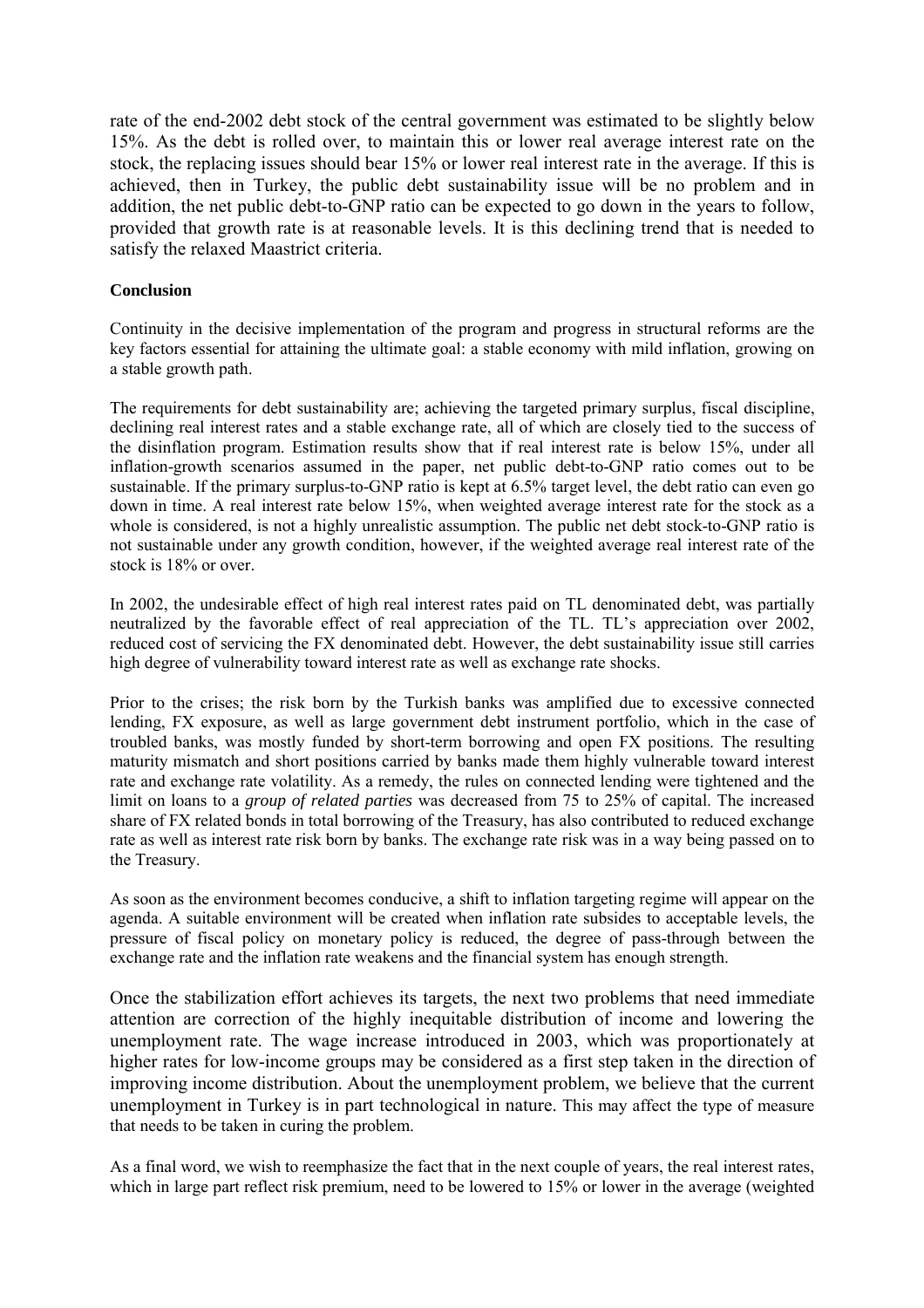average of TL and FX-denominated debt is implied). All it takes is a strong determination on behalf of the government about pursuing the present program, hence rebuilding the confidence in the economy as well as the government, to meet the aspirations of the people. Restructuring the composition of the public debt stock by substituting domestic debt by FX related debt, may also be a factor easing debt servicing, provided that there would be no significant real depreciation of the TL against FX. We hope the program's implementation will continue and its fruits be obtained, so that the title of the paper can be reworded as "A Success Story of a Stabilization Effort: Turkey".

**\***The author is affiliated with Middle East Technical University, Ankara, Turkey. She is grateful for the constructive comments of Prof. Merih Celasun in connection to debt sustainability analysis.

#### **Notes**

1. Public Sector Borrowing Requirement (PSBR) (as % of GNP) of the consolidated public sector (excluding duty losses) which was below 10% between 1993-1998, peaked in 1999 and 2001, reaching 15.6 and 15.9% levels, respectively, and then decreased to 8% in 2002, thanks to the fiscal discipline enforced. Cost of fighting terrorism and the earthquake of 1999, were additional factors contributing to surging PSBR.

2. Share of NPLs in gross credit of the banking sector increased to 24.7% as of end-2001.

3. Program definition of NDA is obtained by adding credits obtained by the Treasury from the IMF in 2002, and TL equivalent of Treasury's foreign currency denominated debts with less than 1-year maturity from CBRT's NDA definition.

4. Deducting credits obtained by the Treasury from the IMF in 2002 and Treasury's foreign currency denominated debts with less than 1-year maturity, from Net International Reserve definition of the CBRT, the Program definition of NIR is obtained

5. CBRT used outright FX sale method until March 2001, after that, it switched to auction method.

6. "The Fund is supporting Turkey's economic program under a Stand-By Arrangement, covering 2002- 2004 approved by the Executive Board on February 4, 2002.Total access under the arrangement is SDR 12.8 billion, of which 9.1 has been purchased so far. Next purchase SDR 867.6 million, is contingent on the completion of the 4th review. The World Bank supports Turkey under a Country Assistance Strategy envisaging lending of up to US\$6.2 billion during FY2001-03. Of this, the Bank has so far committed 4.5 billion." (IMF, 2002:4).

7. The "pass-through" percentage is estimated as "inflation rate/devaluation rate". For Mexico the "pass-through" was estimated as 56%, for Philippines 28%, for Thailand 27%, for Korea 20% and for Indonesia 33%. (Kochhar, Loungani and Stone, 1998: 24).

8. In estimations, monthly data pertaining to period 1999(12)-2002(10) are used. For RER, 1999(12) is chosen as the base period; WPI is used as the deflator and RER is that of the basket, which is composed of 0.5 US Dollar+0.5 Euro. Since the cross-rate between the Dollar and Euro has been volatile, TL's purchasing power against the basket instead of the dollar would be a better indicator of the RER performance.

9. Since both the level and the volatility of inflation at Turkey's trading partners is negligible, real exchange rate is obtained by simply deflating the nominal exchange rate by WPI, instead of using the conventional formula;  $RER=ER_{nom}$  x  $(P_f/P_d)$ .

10.This part of the debt stock indicates direct indebtedness of the Treasury. SEE's and Central Bank's debts are excluded. As of end-2002, the Central Bank was not in a net-debtor position; and if SEEs are assumed to be able to pay their debts out of their earnings, the *central government net debt stock* is the part of the total debt stock that should be considered in connection to the debt sustainability issue.

11. Consolidated net public debt concept adjusts for the interest payments of various public sector entities to each other, for example between the Treasury and the CBRT. It also avoids double entry. Consolidated net public debt comprises all the major components of the public sector, namely the Central government, the CBRT, non-bank State Economic Enterprises, local governments, extra budgetary funds and the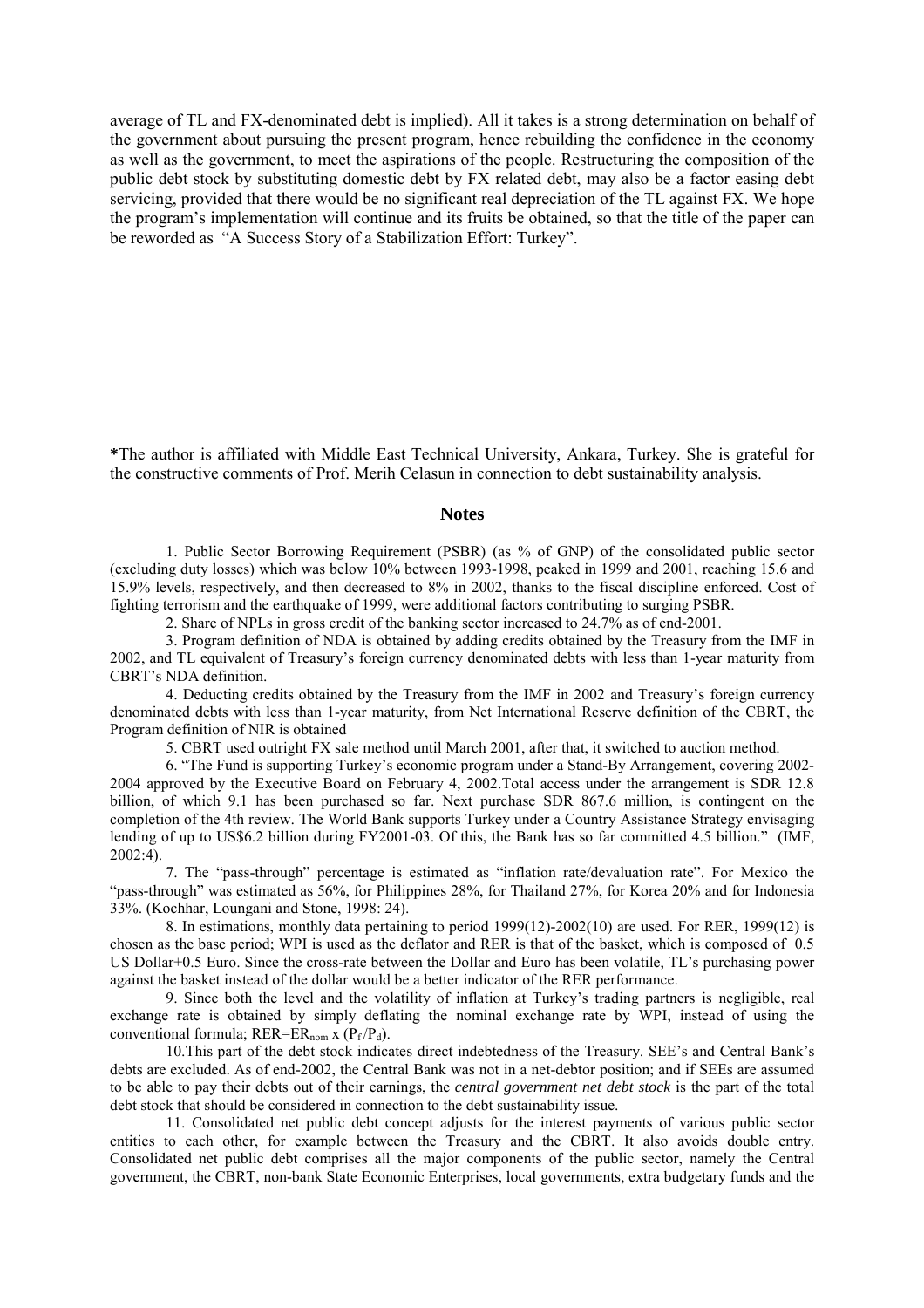unemployment insurance fund, where the assets and the deposits of these public units are netted out. In the past, many public sector entities received large amounts of external financing under Treasury's guarantee. These loans account for a significant portion of the central government's external debt. Adjustment for this too is made to get to net public debt, which is a more accurate measure to be used in connection to debt sustainability.

12. To be able to apply this formula, it was necessary that real income (y) elasticity of real reserve money (rrm) (deflated by WPI) be close to unity. The OLS estimation result given below, satisfies this condition. The reason why annual data over the period 1970-1999 was used is because the crises years could not be accepted as normal years.

> ln rrm =  $-2.1268 + 0.967$  ln y  $- 0.0057$  R (R is the nominal interest rate on time deposits) (-3.7513) (6.3432) (-3.5370)

R-Bar-Squared =0.76; SSR= 0.0.2975 ; DW-statistics=1.676

<sup>13</sup> The original seigniorage expression suggested by the World Bank (2000:16-18) was as follows:

 $[(p+g)/(1+p+g)]$  m

This may be an acceptable approximation for the seigniorage term especially in low inflation cases.<br><sup>14</sup> The exchange rate effects may be explored more usefully in the analysis of year-to-year changes in debt-to-GNP ratios for finite time periods, rather than in the steady-state analysis.

#### **References**

Bank Regulation and Supervision Agency. 2002. Banking Sector Restructuring Program: Progress Report V, November.

Central Bank of the Republic of Turkey (CBRT). 2002. "Electronic Data Distribution." CBRT source for statistical data, www.tcmb .gov.tr/evds.

———. 2002. CBRT Monetary Policy Report, October.

———. 2003. CBRT Press Release on BOP Developments over the Period January-October 2002. January 6. (http:/www.tcmb.gov.tr/yeni/duyuru/2003/DUY2003-2.htm)

Erçel, Gazi. 1999. "The Disinflation Program for the Year 2000: Implementation of Exchange Rate and Monetary Policy." CBRT publication, Ankara.

IMF.2002. IMF Country Report (TURKEY) No.02/264. December, Washington D.C.

Keyder, Nur. 2001."The Aftermath of the 2000 Stabilization Program and the November 2000 Financial Crisis in Turkey", Russian and East European Finance and Trade, September-October, vol.37, no.5, pp.22-44.

Kochhar, K, Loungani, P., Stone, M.1998. "The East Asian Crisis: Macroeconomic Developments and Policy Lessons." IMF Working Paper, WP/98/128.

OECD.2002. OECD Economic Surveys- TURKEY (Country Reviews), October.

Republic of Turkey, The Undersecretariat of the Treasury, General Directorate of Foreign Economic Relations, Department of IMF Affairs, Economic Program Report, September-October 2002. "Economic Developments in September-October Period".

Republic of Turkey, The Undersecretariat of Treasury. 1999. "Stand-by Arrangement-Letter of Intent-Turkey (December 9).

- ———. 2002. "Supplementary Letter of Intent" (January 18).
- ———. 2002. "Supplementary Letter of Intent" (July 30).

<sup>———. 2002. &</sup>quot;The Undersecretariat of Treasury, Statistical Data." Treasury source for statistical data, www.hazine.gov.tr.